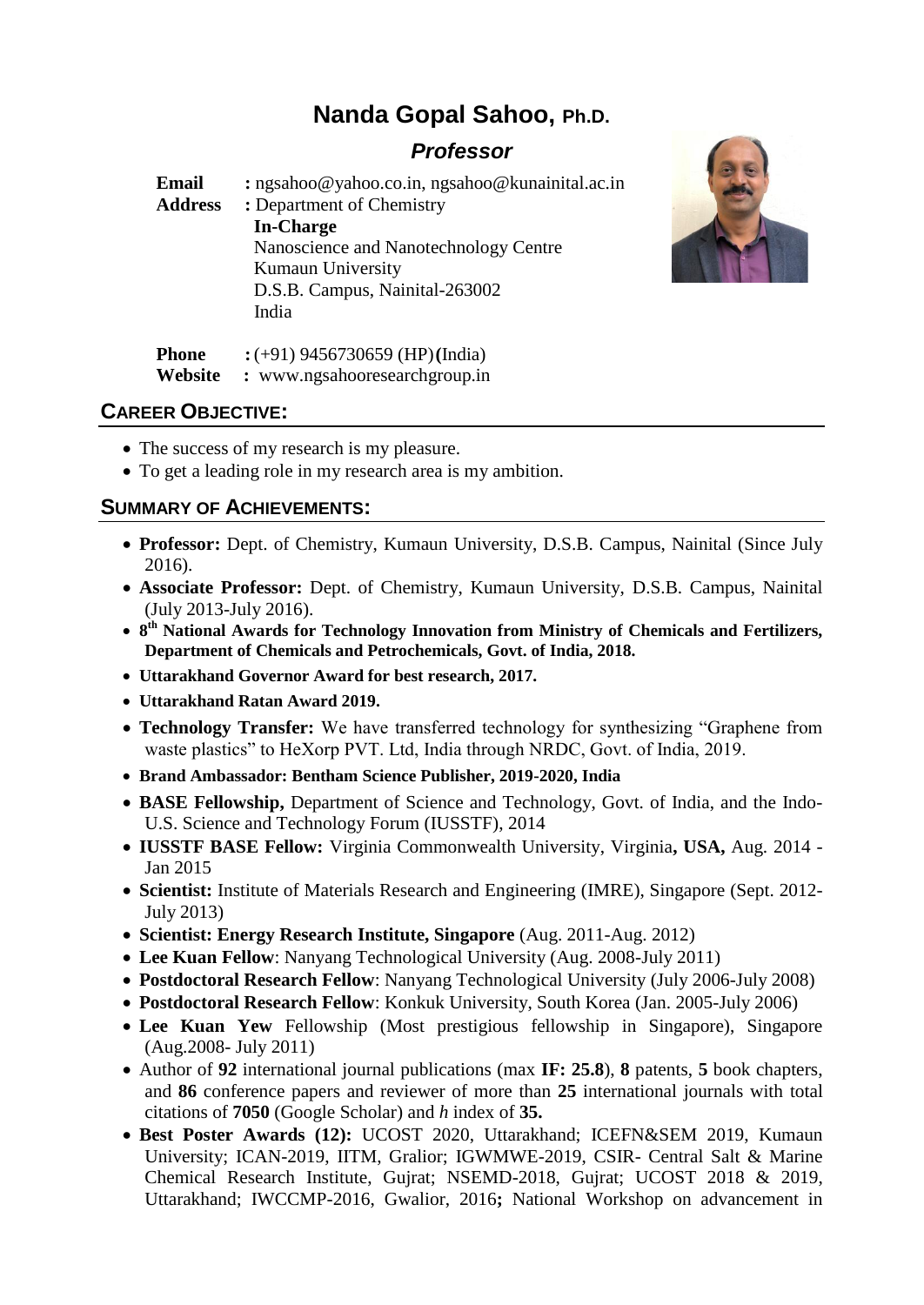material science and physics, Manipal University, Jaipur, 2015.

- Innovator of the year 2020 to my Student: UCOST 2020, Uttarakhand.
- **Convener:** ICEFN 2016, March 27-29, ICEFN&SEM 2019, Kumaun University, Nainital
- **Visiting Scientist**: Free University of Berlin, Berlin, Germany, Dec 2009
- **Visiting Scientist**: Konkuk University, Seoul, South Korea, Jan 2013
- **Invited Speaker**: World Environment Day, **Vigyan Bhaban**, New Delhi, June 1-5, 2018, Invited by **Ministry of Environment, Forest and Climate Change, Govt. of India**; DIBER, DRDO, Haldwani, June 5, 2018.
- **Invited Speaker**: International Conference on Science and Engineering of Materials (ICSEM 2018), Sharda University, Greater Noida, 6th-8th January, 2018, International Conference on Nano for Energy and Water (NEW) 2017 & Indo-French Workshop on Water Networking, UPES, Dehradun, 2017; ICAMP-2017, Mahatma Gandhi University, Kottayam, Kerala, 2017; IWCCMP-2016, Gwalior, 2016; 2nd Molecular Materials Meeting (M3) @ Singapore, Jan. 2012; National Workshop on advancement in material science and physics, Manipal University, Jaipur, 2015.
- **Editor-in-Chief:** Journal of Advances in Medicine Science
- **Editorial Board**: American Journal of Renewable and Sustainable Energy, American Journal of Quantum Chemistry and Molecular Spectroscopy, Journal of Chemistry & Applied Biochemistry, Journal of Chemical Engineering and Chemistry Research, Mediterranean Journal of Physics, International Journal of Anti–Cancer Nano Drugs Delivery and Synchrotron Radiations (IJACNDDSR), Journal of Chemical Science and Engineering, SM Journal of Environmental Chemical Engineering, SF Journal of Biotechnology and Biomedical Engineering.
- **Guest Editor**: International Journal of Polymer Science, Journal of Spectroscopy
- **Researcher** with more than 16 years of international research experience

## **RESEARCH INTERESTS:**

- Solid waste management
- Water Technology
- Supercapacitor
- Graphene based materials for fuel and solar cells applications
- Drug delivery
- High performance CNT/polymer or graphene/polymer nanocomposites
	- o Conductive polymer composites for micro fuel cells
	- o Functionalization of Carbon Nanotubes and graphene
	- o Electroactive shape memory polymer composites for smart actuators
	- o Conducting polymers
- Fabrication and Characterization of Micro/nano particles for pharmaceutical applications

## **EDUCATION:**

- **Ph.D. 2004**, **Materials Science**, Indian Institute of Technology, Kharagpur, India
	- Mentor: Prof. C.K. Das, Thesis Title: "*Self –Reinforced Composites Based on Liquid Crystalline Polymer and Thermoplastic Polymers"*
- **M.Sc. 1997**, **Physical Chemistry**, Vidyasagar University, India.
- **B.Sc. 1994**, **Chemistry (Hons.)**, Vidyasagar University, India.

## **AWARDS & HONORS**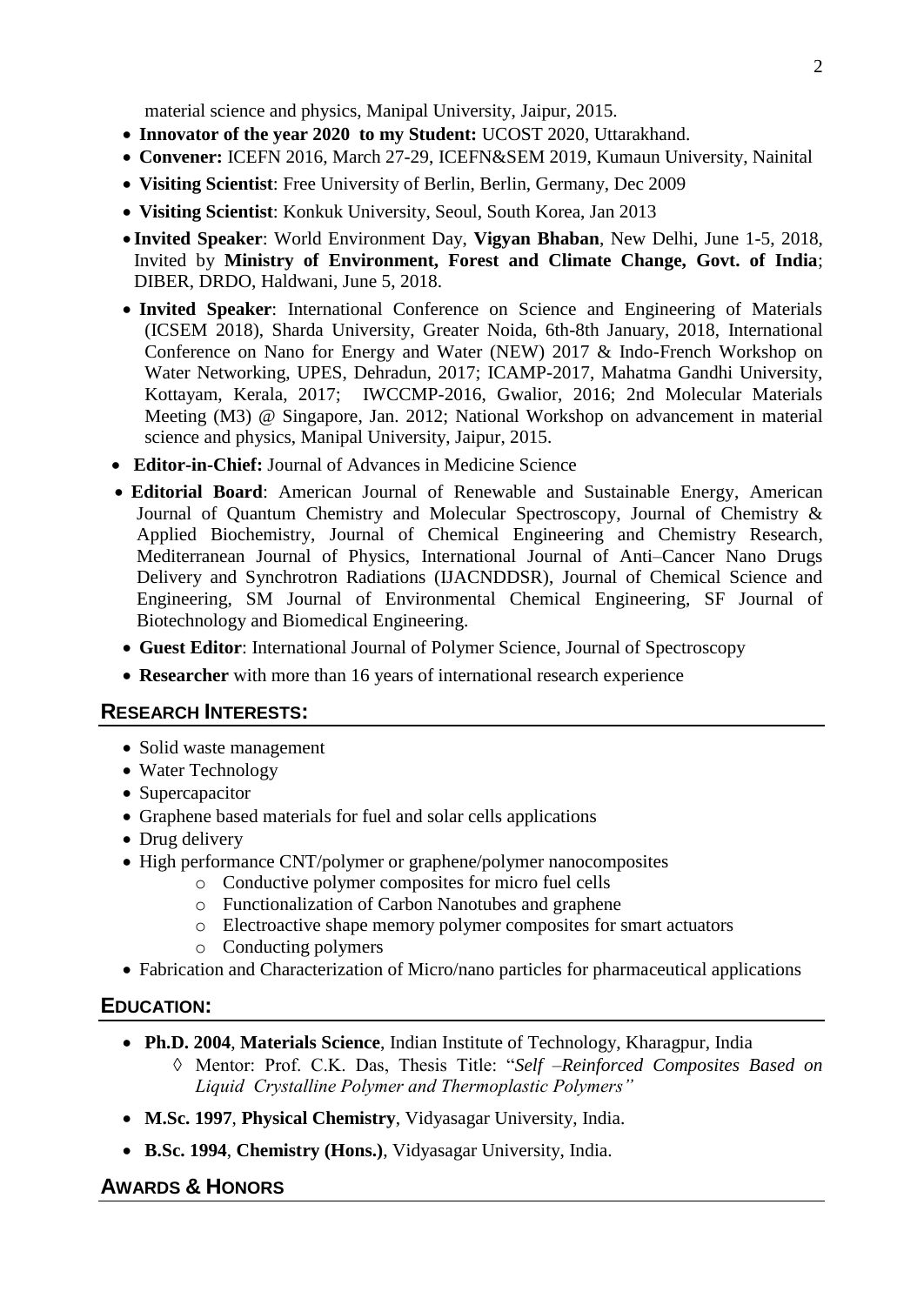- $\bullet$  **8<sup>th</sup> National Awards for Technology Innovation from Ministry of Chemicals and Fertilizers, Department of Chemicals and Petrochemicals, Govt. of India, 2018.**
- **Uttarakhand Governor Award for best research, 2017.**
- **Uttarakhand Ratan Award 2019.**
- **Technology Transfer:** We have transferred technology for synthesizing "Graphene from waste plastics" to HeXorp PVT. Ltd, India through NRDC, Govt. of India, 2019.
- **Brand Ambassador: Bentham Science Publisher, 2019-2020, India**
	- **Lee Kuan Yew (LKY) Fellowship 2008** (Most prestigious fellowship in Singapore)

 **BASE Fellowship,** Department of Science and Technology, Govt. of India, and the Indo-U.S. Science and Technology Forum (IUSSTF), 2014

 **IUSSTF BASE Research Fellow:** Virginia Common Wealth University, Virginia, USA, Aug. 2014 - Jan 2015

**Visiting Scientist:** Free University of Berlin, Berlin, Germany, Dec 2009, Department of Pharmaceutics with Prof. Rainer H. Müller.

- **Visiting Scientist**: Konkuk University, Seoul, South Korea, Jan 2013.
- **Invited Speaker**: World Environment Day, **Vigyan Bhaban**, New Delhi, June 1-5, 2018, Invited by **Ministry of Environment, Forest and Climate Change, Govt. of India**; DIBER, DRDO, Haldwani, June 5, 2018.
- **Invited Speaker**: International Conference on Science and Engineering of Materials (ICSEM 2018), Sharda University, Greater Noida, 6th-8th January, 2018; ICAMP-2017, Mahatma Gandhi University, Kottayam, Kerala, 2017; International Conference on Nano for Energy and Water (NEW) 2017 & Indo-French Workshop on Water Networking, UPES, Dehradun, 2017; IWCCMP-2016, Gwalior, 2016; 2nd Molecular Materials Meeting (M3) @ Singapore, Jan. 2012; National Workshop on advancement in material science and physics, Manipal University, Jaipur, 2015.
- **Convener:** ICEFN 2016, March 27-29, ICEFN&SEM 2019, Kumaun University, Nainital
- **Editor-in-Chief:** Journal of Advances in Medicine Science
- **Editorial Board**: American Journal of Renewable and Sustainable Energy, American Journal of Quantum Chemistry and Molecular Spectroscopy, Journal of Chemistry & Applied Biochemistry, Journal of Chemical Engineering and Chemistry Research, Mediterranean Journal of Physics, International Journal of Anti–Cancer Nano Drugs Delivery and Synchrotron Radiations (IJACNDDSR), Journal of Chemical Science and Engineering, SM Journal of Environmental Chemical Engineering, SF Journal of Biotechnology and Biomedical Engineering.
- **Guest Editor**: International Journal of Polymer Science, Journal of Spectroscopy.
- **Technology Developed:** Waste plastics to graphene

## **RESEARCH GRANT**

- **Co-Ordinator** and **Partnership with Municipal of Nainital:** A Multidimensional Remediation and Innovative Tailoring of Materialistic Waste (AMRITAM): An Innovative Approach for the Collection, Segregation and Upcycling of Solid Waste**,** Rs.**`3.5** Crore, Nov. 2019-Oct 2022, GBPNIHESD, NMHS, Kosi-Katarmal, MoEF&CC.
- **Principal Investigator (PI):** "Smart Synthesis of Carbon Nanomaterial Along With the Production of High Value Added Fuel and Additives for the Concrete Mixture from WASTE PLASTIC", Rs.**`2.24** Crore, April 2016-March 2020, GBPNIHESD, NMHS, Kosi-Katarmal, MoEF&CC.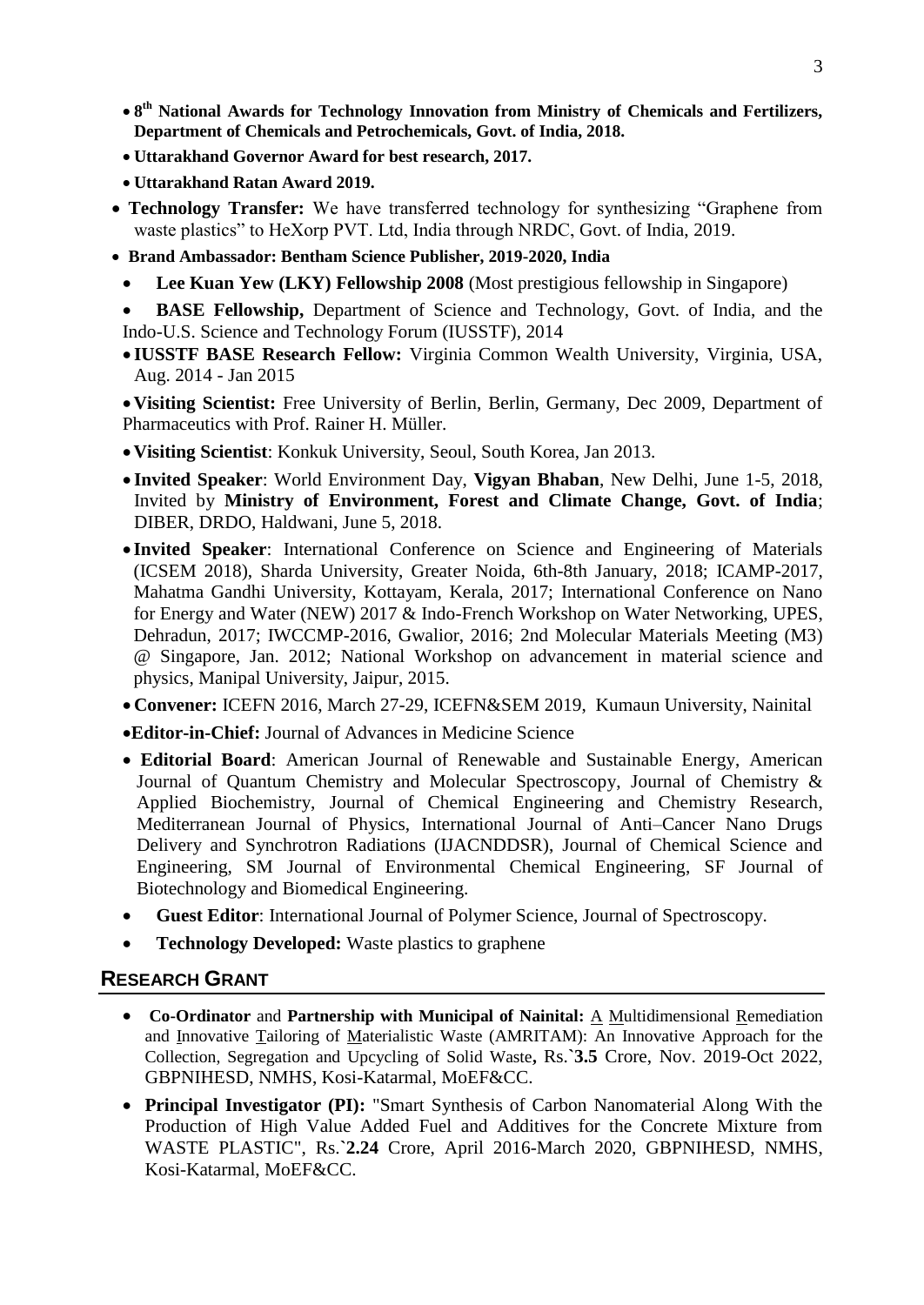- **Project Partner:** Centre for Sustainable Treatment, Reuse and Management for Efficient, Affordable and Synergistic solutions for Water (Water-IC for Sutram of Easy Water), in IIT Madras, **Nodal Indian PIs. Prof. Ligy Philip and Prof. T. Pradeep, IIT Madras**, Rs. 31.08 Lakh (For Kumaun University), 2018-2022.
- **Co-PI**: Synthesis of hierarchical mesoporous WO3@MnO2/3D-RGO hybrid composite for high performance supercapacitor, Rs. 17.42 lakhs, MHRD, Govt. of India, Since June 2019.
- **Co-Ordinator & PI:** "Establishment of Nanoscience and Nanotechnology Centre @ Kumaun University", Rs. 50 Lakhs, MPLAD Fund (Ho'ble M.P. Tarun Vijay), Uttarakhand, 2015-2016.
- **Principal Investigator (PI), SUG M58050000, NTU, Singapore:** "Micro- and Nanoparticle Design for Pharmaceutical Drug Preparation and Delivery Applications", S\$ 179,790.19, 2009-2011, Completed.
- **Co-PI, SERC, A\*STAR, Singapore:** "Simulation of Composite Material Moisture Exposure Using Elevated Temperature", S\$ 218,217.00, 2013-2014.

## **PROFESSIONAL EXPERIENCE**

- **Professor:** Dept. of Chemistry, Kumaun University, D.S.B. Campus, Nainital (Since July 2016).
- **Associate Professor:** Dept. of Chemistry, Kumaun University, D.S.B. Campus, Nainital (July 2013-July 2016).
- **Scientist II:** Institute of Materials Research and Engineering (IMRE), Singapore (Sept. 2012-July 2013)
- **Scientist:** Energy Research Institute, Nanyang Technological University, Singapore, Aug. 2011-Aug. 2012.
- **LKY Research Fellow :** School of Mechanical and Aerospace Engineering, Nanyang Technological University, Singapore, Aug. 2008-July 2011
- **Postdoctoral Research Fellow:** School of Mechanical and Aerospace Engineering, Nanyang Technological University, Singapore, Oct. 2007-July 2008.
- **Postdoctoral Research Fellow:** School of Chemical and Biomedical Engineering, Nanyang Technological University, Singapore, July 2006-Sep 2007.
- **Postdoctoral Research Fellow:** Artificial Muscle Research Center, Konkuk University, South Korea, Jan. 2005 – July 2006.
- **Research Professional:** Dalhousie University, Canada, Jan. 2004-May 2004.
- **Consultancy Project:** IIT Kharagpur, India**, "**Development of very thin silicone rubber membranes having permeability for PPB level concentrations of chemical agents" Sponsored by DRDE, Gwalior, INDIA**.**
- **P.G. Apprentice:** "NWDPRA project", Principal Agricultural Office, Paschim Medinipur, India, 1998-1999.

## **PH.D. STUDENTS**

- **No. of Ph.D. Students at present: Total 13 (PI & Co-PI)**
- **No. of Ph.D. Student Awarded: 1 (Co-PI)**

## **TEACHING EXPERIENCE:**

• Since July 2013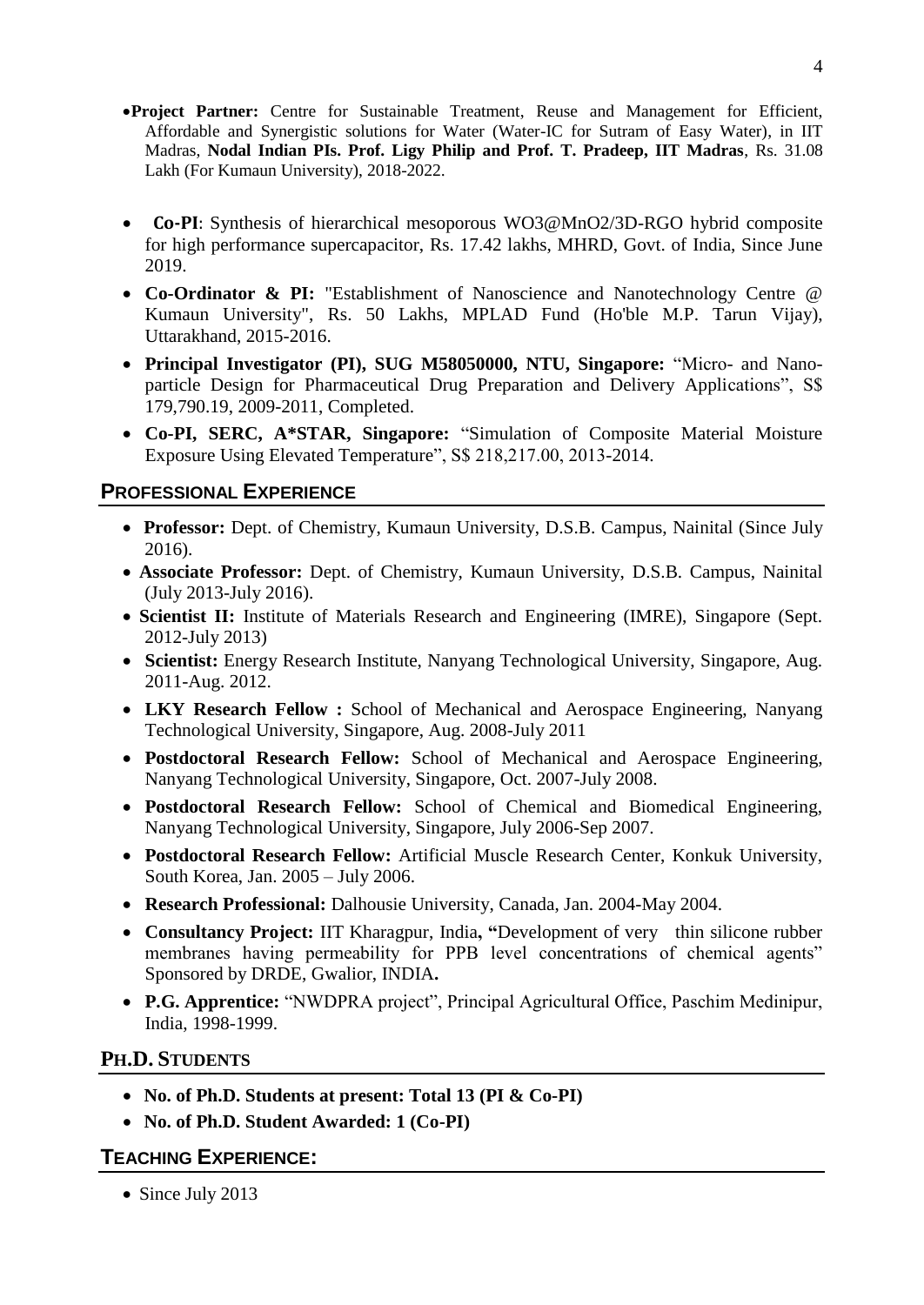- $\Diamond$  Physical Chemistry
- $\Diamond$  Polymer Chemistry

## **RESEARCH EXPERIENCE**

- **July 2013-till date:** *Kumaun University, India*
	- Waste management
	- Water technology
	- $\Diamond$  Supercapacitor
	- Functionalization of Graphene and CNTs
	- Fuel cell
	- $\Diamond$  Drug delivery
	- Solar cell
- **Sept'12 –July 2013 :** *IMRE, Singapore*
	- $\Diamond$  Polymer nanocomposites for marine and offshore industry
	- Functionalization of Graphene and CNTs
- **Aug'11 –Aug' 12 :** *Energy Research Institute, NTU, Singapore*
	- Development of Graphene for fuel cells
- **Aug'08 –July'11:** *School of Mech. and Aero. Eng., NTU, Singapore*
	- $\Diamond$  Micro- and nano-particle design for pharmaceutical drug preparation and delivery applications
	- $\Diamond$  Conductive polymer composites for micro fuel cells
	- Advanced CNT/polymer or graphene/polymer nanocomposites
	- $\Diamond$  Functionalization of CNTs and grapheme for drug delivery applications
- **Oct'07 –July'08:** *School of Mech. and Aero. Eng., NTU, Singapore*
	- Development of higher conductive polymer composites for micro fuel cell
- **July'06 –Sep'07:** *School of Chem. and Bio. Eng., NTU, Singapore*
	- $\Diamond$  Preparation of micro and nano particles and composite particles for drug preparation and delivery applications
	- $\Diamond$  Improve the solubility and dissolution rate of poorly water soluble drug using a novel modified 4-fluid nozzle spray dryer
- **Jan'05 – July'06 :** *Artificial Muscle Research Center, Konkuk University, South Korea.*
	- $\Diamond$  Developed electroactive shape memory polyurethane composites using conducting fillers such as conducting polymers and carbon nanotubes for smart actuators.
	- $\Diamond$  Developed a new route to synthesize the polymeric carbon nanotube-polyurethane (PU) nanocomposites.
	- Dispersion and alignment of CNTs in a polymer matrix, including optimum blending, in situ polymerization, surfactants, chemical functionalization and electrospinning methods.
- **Jan'2000 – Dec'2004**, **Ph.D.** *Indian Institute of Technology, Kharagpur, India*
	- Self –Reinforced Composites Based on Liquid Crystalline Polymer and Thermoplastic Polymers. This work has novelty in various applications, especially in case of health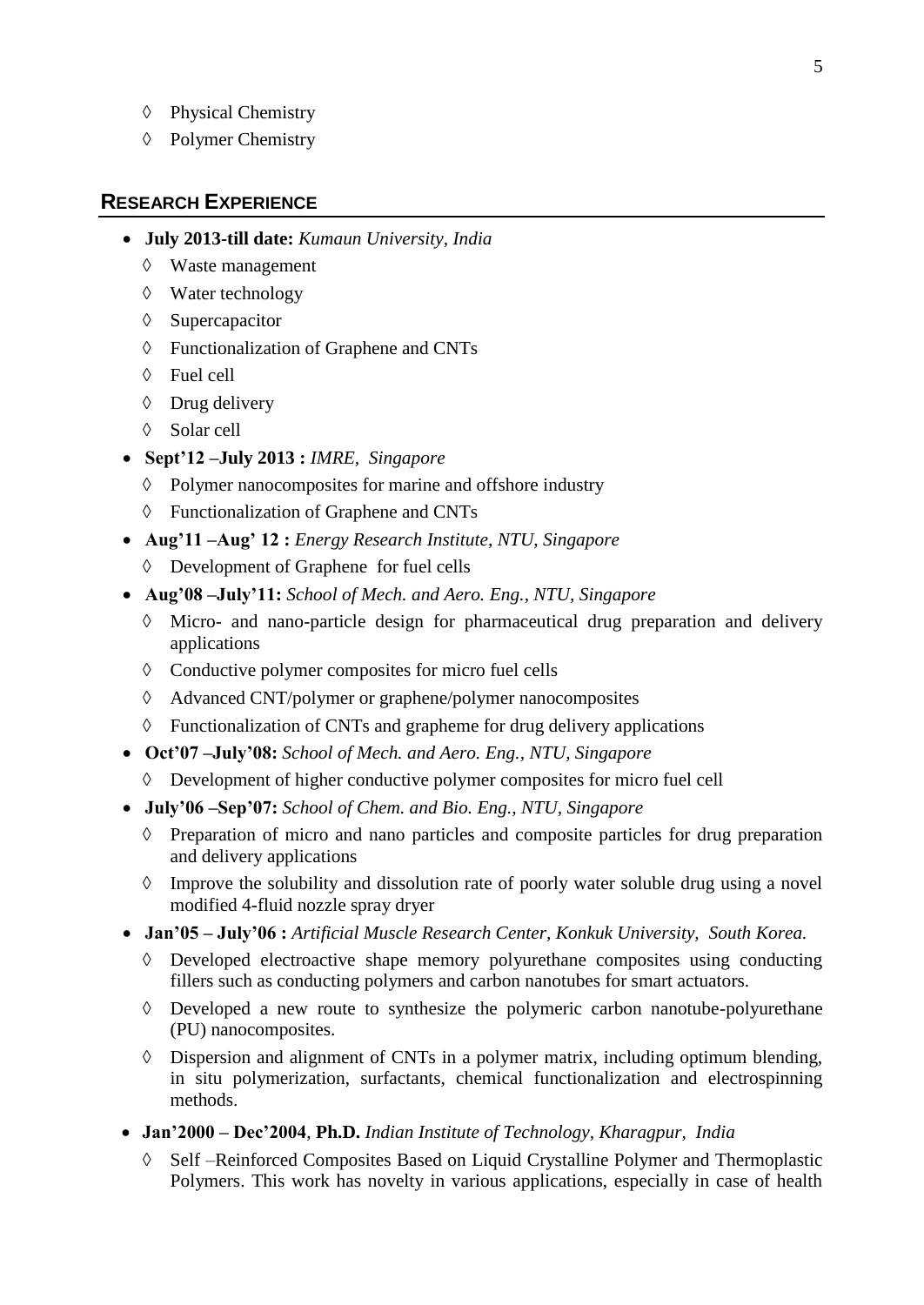care products, packaging, electrical and electronics fields, automotive industry, aerospace industry etc.

- Developed Zn-ion coated nano silica-polyolifin and elastomer composites.
- $\Diamond$  Developed very thin ( $\approx$  20 micron) silicon rubber membranes for defence applications.

#### **MEMBERSHIP**

- The Korean Fiber Society, South Korea. 2005-2006
- Royal Society of Chemistry, 2012-2013

## **JOURNAL REVIEWER**

RSC Advances, International Journal of Hydrogen Energy, Colloids and Surfaces A, Colloids and Surfaces B, Industrial Crops and Products, Chemical Physics Letters, ACS Sustainable Chemistry & Engineering, Materials Chemistry and Physics, International Journal of Pharmaceutics, International Journal of Biological Macromolecules, Powder Technology, Journal of Applied Polymer Science, Journal of Nanoscience and Nanotechnology, Synthetic Metals, Journal of Polymer Science Part B: Polymer Physics, Letters in Drug Design & Discovery, Polymer Bulletin, Journal of Electroanalytical Chemistry, Graphene, Australian Journal of Chemistry, Journal of Materials Science: Materials in Electronics, Polymer Composites, Journal of Industrial and Engineering Chemistry, Saudi Pharmaceutical Journal, Journal of Nanomaterials, Drug Research, Chemical Engineering Journal.

## **OTHER PERSONAL INFORMATION**

- **Citizenship:** India
- **Status**: Married, Male
- **Date of birth:** 21-11-1973

#### **PUBLICATIONS**

- **Patents: 8 (Filed)**
- **Book Chapters:** *5*
- **In International Journals:** *Published*: *92*
- **Papers Presented In International/National conferences: 86**
	- o **Total Citation: 7050 (from Google Scholar)**
	- o *h* **index=** *35* **(from Google Scholar)**

#### *Patents*

1. **N.G. Sahoo,** Sandeep, M. Karakoti, V.D. Punetha, "A process of Manufacturing Graphene", Application No. 201611016081. **Transferred the Technology to HeXorp PVT. Ltd, India through NRDC, Govt. of India, 2019.**

2. S. Basak, **N.G. Sahoo**, R. Das, Neha. "Natural Degradation Products of Promethazine Compound", Application No. 201611024795.

3. **N.G. Sahoo,** C. Tewari, S. Pande, M. Karakoti, S. Dhali, H. Tewari, G. Tatrari, A.B. Melkani, "Hydro-Solvo-Thermal Graphene Oxide Synthesis Method", Application No. 202011011434.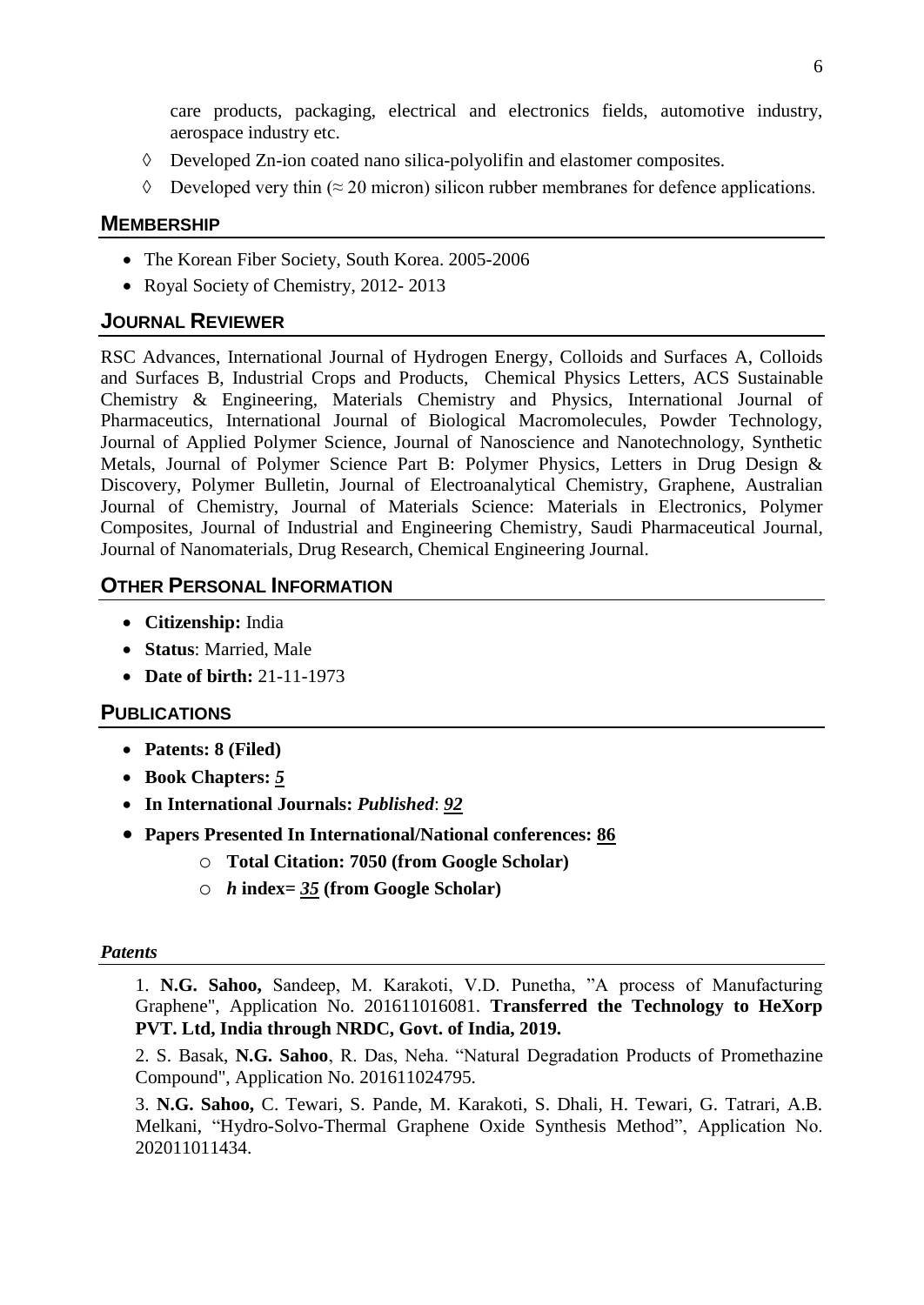4. **N.G. Sahoo,** S. Pande, M. Karakoti, S. Dhali, C. Tewari, G. Tatrari, "Polyamidoamine (PAMAM) dendrimer/Zno-PEG nanoparticles (NPs)-grafted reduced graphene oxide based face mask and fabrication process thereof", Application No. 202011017344.

5. Manoj Karakoti, Sandeep Pandey, Sunil Dhali, Chetna Tewari, Anurag Srivastava, Reena Srivastava, **NG Sahoo**, "Highly Efficient Graphene-Soap Based Spray Paints for the Efficient Killing Of Corona viruses and preparation process thereof", Application No. 202011018342.

6. **N G Sahoo**, Gaurav Tatrari, Chetna Tewari, Sandeep Pandey, Himani Tiwari, Manoj Karakoti, A B Melkani, "A process of manufacturing highly porous 3D graphene nanoflakes (HP3DGNFs) doped with alkali and transition metals", Application No-202011019296

7. Sandeep Pandey, Manoj Karakoti, Sunil Dhali, Neha Karki, **Nanda Gopal Sahoo** "Cotton Based Scalable Green Synthesis of Graphene Nanofibers", Application No-202011017974.

8. Sandeep Pandey, Manoj Karakoti, Sunil Dhali, Neha Karki, and **Nanda Gopal Sahoo**; "Process of preparation of naturally doped Silicon, Magnesium and Calcium Graphene nanosheets from Paper Waste for Energy Applications" Patent Application No.: 202011017973

#### *Book Chapters*

- 1. N Karki, A Rana, H Tiwari, P Negi, NG Sahoo, Theranostics Application of Graphene-Based Materials in Cancer Imaging, Targeting and Treatment, IntechOpen, Tumor Progression and Metastasis, 2020.
- 2. M. Karakoti, Sandeep, S. Dhali, S. Rana, S. R. V. Siva Prasanna, S.P.S. Mehta, N. G. Sahoo\*, "Surface Modification of Carbon Based Nanomaterials for Polymer Nanocomposites", A. F. Ismail and G. P. Sean, Edn. "Carbon-based Polymer Nanocomposites for Environmental and Energy Applications" Elsevier, In press
- 3. **N.G. Sahoo,** S. Rana, J.W. Cho, L. Li, "Functionalization of CNTs and Application to Polymer Nanocomposites", K.P. Lee, A. Gopal, F.D.S. Marquis Edn., "Functional Composites of Carbon Nanotubes and Applications", Transworld Research Network, Kerala, India, 2009, 1-21.
- 4. **N.G. Sahoo**, L. Li. "Carbon Nanotube Reinforced Polymer Composites for Aerospace Application". S. Zhang, D. Zhao Edn., "Aerospace Materials Handbook", Taylor and Francis Group, LLC, 2012.
- 5. A. Chaurasia, **N.G. Sahoo**\* , M. Wang, C.B. He, V. T. Mogal, "Fundamentals of Polymers Engineering", A. Y.-C. Nee, Edn., Handbook of Manufacturing Engineering and Technology, Springer, In Press, 2014.

#### *In International Journals*

#### **Published**

#### **In 2020:**

1. S Pandey, M Karakoti, N Chaudhary, S Gupta, A Kumar, S Dhali, A Patra, R. K Singh, **N. G. Sahoo\***, "Single Step Blending of PEDOT: PSS/SPGO Nanocomposite via Low Temperature Solid Phase Addition of Graphene Oxide for Effective Hole Transport Layer in Organic Solar Cells", **Journal of Nanoscience and Nanotechnology 20 (6), 3888-3895, 2020.**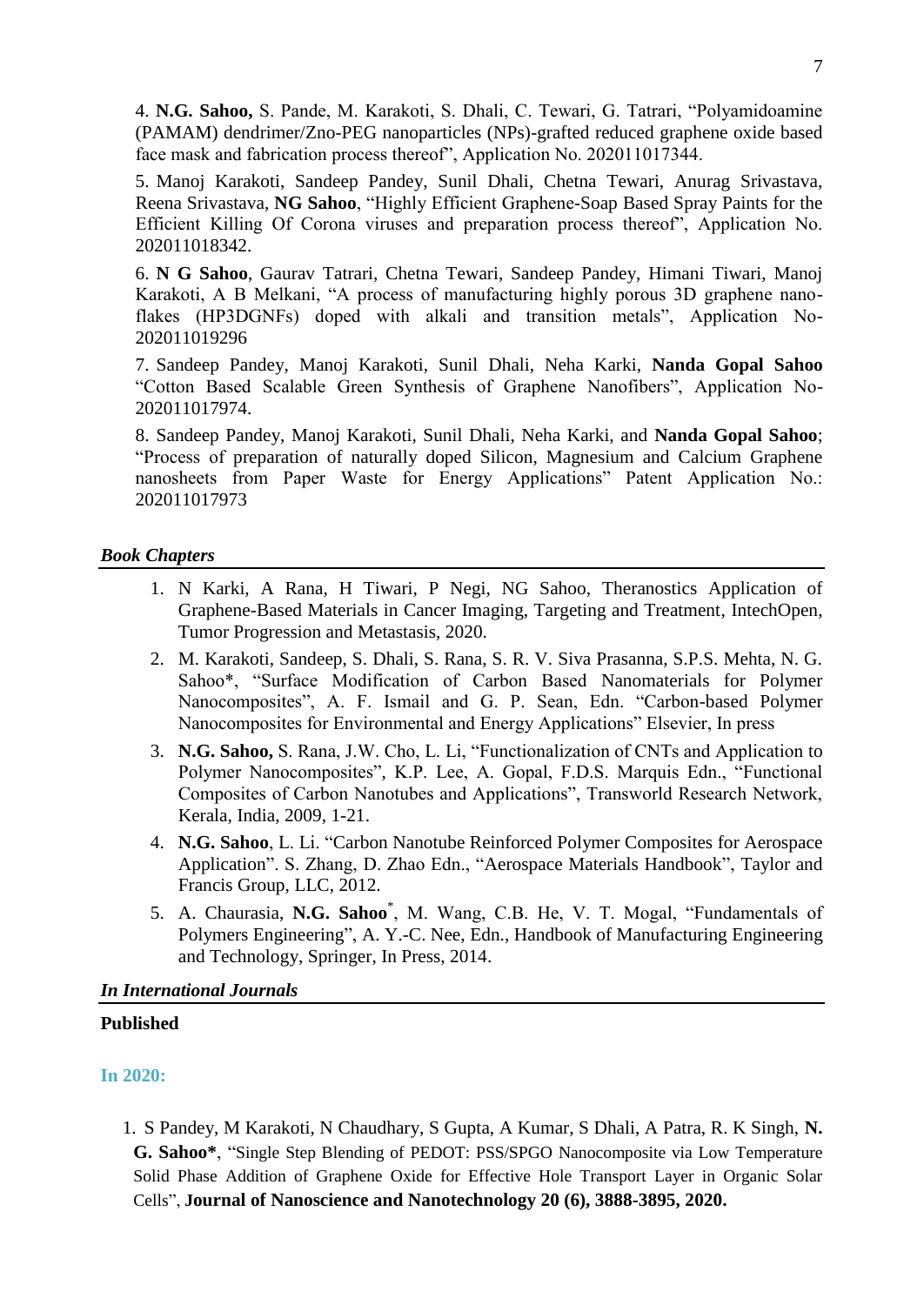- 2. H Ahuja, PS Dhapola, **NG Sahoo,** V Singh, PK Singh, Ionic liquid (1-hexyl-3 methylimidazolium iodide)-incorporated biopolymer electrolyte for efficient supercapacitor, **High Performance Polymers,** 2020.
- 3. M Karakoti, R Jangra, S Pandey, PS Dhapola, S Dhali, S Mahendia, P K Singh, **N.G. Sahoo\***, "Binder-free reduced graphene oxide as electrode material for efficient supercapacitor with aqueous and polymer electrolytes", **High Performance Polymers 32 (2), 175-182**.

#### **In 2019:**

- 4. S Pandey, M Karakoti, S Dhali, N Karki, B SanthiBhushan, C Tewari, S. Rana, A. Srivastava, A.B. Melkani, N. G. Sahoo\* "Bulk synthesis of graphene nanosheets from plastic waste: An invincible method of solid waste management for better tomorrow", **Waste Management,** 88, 48-55, 2019, (**I.F.~ 5.4**).
- 5. C Tewari, G Tatrari, M Karakoti, S Pandey, M Pal, S Rana, B SanthiBhushan, A.B. Melkani, A. Srivastava, N. G. Sahoo\* [A simple, eco-friendly and green approach to](javascript:void(0))  [synthesis of blue photoluminescent potassium-doped graphene oxide from agriculture](javascript:void(0))  [waste for bio-imaging applications,](javascript:void(0)) Materials Science and Engineering: C 104, 109970, (**I.F.~ 4.9**).
- 6. S Dhali, M Karakoti, S Pandey, B SanthiBhushan, R.K. Verma, A. Srivastava, R. Bal, S.P.S. Mehta, N. G. Sahoo\*, "Graphene oxide supported Pd-Fe nanohybrid as an efficient electrocatalyst for proton exchange membrane fuel cells", **Int. J. Hydrogen Eng., 2019, I.F.~ 4.05**)**.**
- 7. H Tiwari, N Karki, M Pal, S Basak, RK Verma, R Bal, ND Kandpal, G Bisht, N. G. Sahoo\*, "Functionalized Graphene Oxide as a Nanocarrier for Dual Drug Delivery Applications: The Synergistic Effect of Quercetin and Gefitinib Against Ovarian Cancer Cells", C**olloids and Curfaces B: Biointerfaces**, 2018, 169, 265-272 (**I.F.~ 3.99**).
- 8. NS Bisht, D Pancholi, NG Sahoo, AB Melkani, SPS Mehta, A Dandapat, ["Effect of Ag–](javascript:void(0)) [Fe–Cu tri-metal loading in bismuth oxybromide to develop a novel nanocomposite for the](javascript:void(0))  [sunlight driven photocatalytic oxidation of alcohols"](javascript:void(0)), **Catalysis Science & Technology, 2019, 9 (15), 3923-3932** (**I.F.~ 5.7**).
- 9. N Pandey, C Tewari, S Dhali, BS Bohra, S Rana, SPS Mehta, S Singhal, Alok Chaurasia, Nanda Gopal Sahoo\* ["Effect of graphene oxide on the mechanical and thermal properties](javascript:void(0)) [of graphene oxide/hytrel nanocomposites"](javascript:void(0)) Journal of Thermoplastic Composite Materials, 0892705719838010 (**I.F.~ 1.13**).

#### **In 2018:**

10. Sandeep , S. R. V. Siva Prasanna, M. Karakoti, C. Tewari, B. S. Bhushan, J. K. Pandey, A. Srivastava, S. Rana, N. G. Sahoo\*, "Dispersion and Stability Study of Carbon Nanotubes in pH and Temperature Responsive Polymeric Matrix: Experiment and Dispersion-corrected DFT Study", *Materials Today Communications.,* 7, 187-193, 2018, (**I.F.~ 1.85**).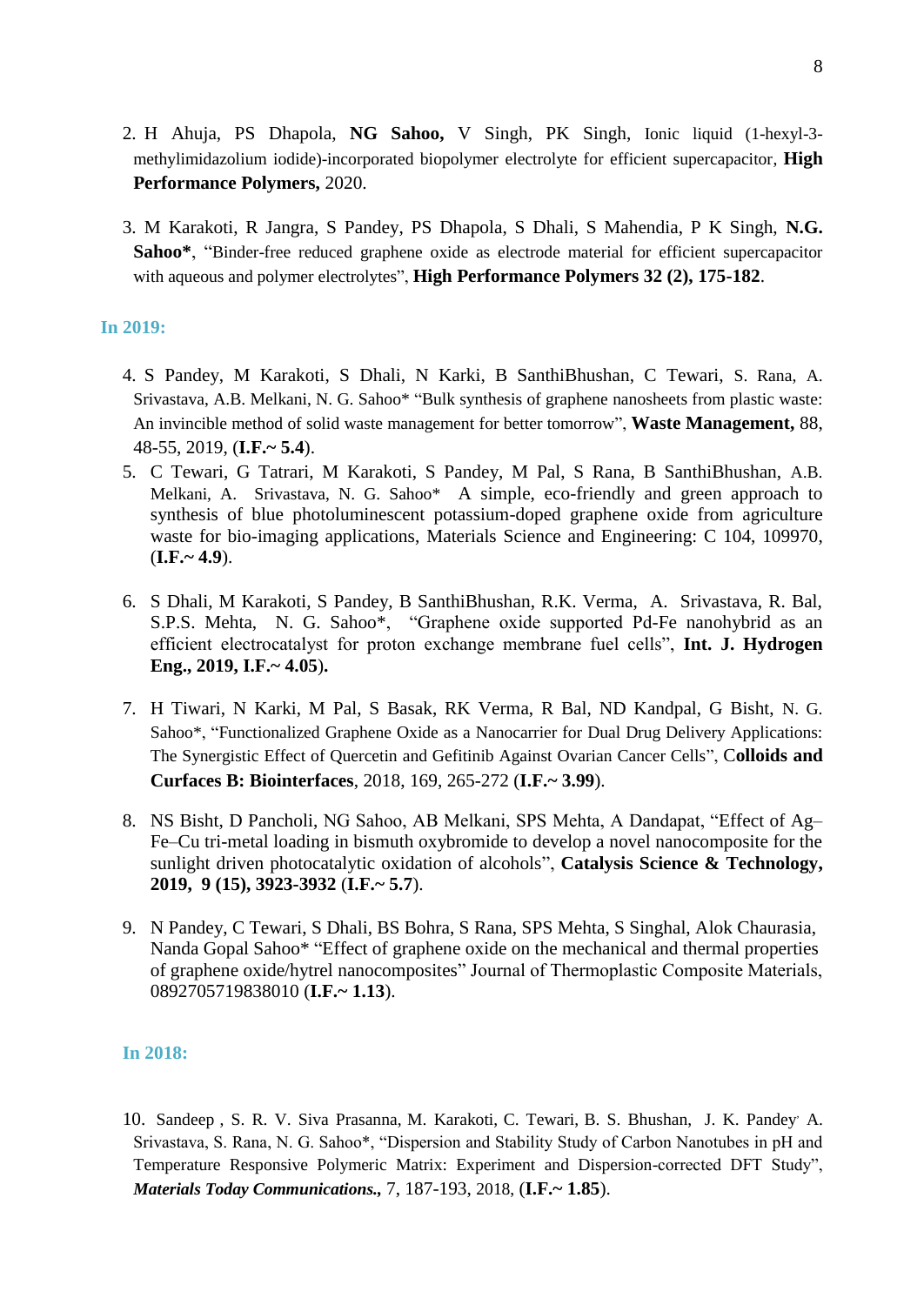- 11. N. Karki, H. Tiwari , M. Pal , A. Chaurasiya , R. R. Bal , P. Joshi , **N. G. Sahoo**\*,; " Functionalization of graphene oxides with polyvinylpyrrolidone and β- cyclodextrin for drug loading, release and delivery of poorly water soluble anticancer drug: A comparative study; C**olloids and Curfaces B: Biointerfaces**, 2018, 169, 265-272 (**I.F.~ 3.99**).
- 12. A Rana, A Kumar, MW Rahman, N Vashistha, KK Garg, S Pandey, N G Sahoo, S Chand, R K Singh "Non-approximated series resistance evaluation by considering high ideality factor in organic solar cell", **AIP Advances**, 8 (12), 125121, 2018. (**I.F.~ 1.57**).
- 13. S. Dey, S. Shah, M. Ghosh, N. Karki, S. Basak\*, **N. G. Sahoo\* ,** "A novel, quick column switching RP-HPLC guided metabolite profiling of Albendazole-Praziquantel in rat plasma: Designing new combination dosage regimen with higher therapeutic window", **Current Analytical Chemistry,** 14, 2018 DOI : 10.2174/1573411014666171206152945, **(I.F.= 1.24).**
- 14. P. S. Dhapola, P. K. Singh, B. Bhattacharya, K. Surana, R.M. Mehra, M. Gupta, A. Singh, V. Singh, N. G. Sahoo\*, "Electrical, thermal, and dielectric studies of ionic liquid-based polymer electrolyte for photoelectrochemical device", **High Performance Polymers,** 1-7, 2018. (**I.F.~ 1.04**).

#### **In 2017:**

- 15. V. D. Punethaa, S. Rana, H.J. Yoo, A. Chaurasia, M. S. Ramasamyc, **N.G. Sahoo**\*, J.W Cho\* "Functionalization of carbon nanomaterials for advanced polymer nanocomposites: A comparison study between CNT and graphene". **Progress in Polymer Sciences**, 2017, 67, 1-47, **(I.F. 24.5**).
- 16. S. Basak, S. Mondal, S. Dey, P. Bhattacharya, A. Saha, V. D. Punetha, A. Abbas**\*, N. G. Sahoo\***, "Fabrication of b-cyclodextrin-mediated single bimolecular inclusion complex: characterization, molecular docking, in-vitro release and bioavailability studies for gefitinib and simvastatin conjugate" **Journal of Pharmacy and Pharmacology**, 69, 1304–1317, 2017, **(I.F. 2.40**).
- 17. S. Basak\*, N. G. Sahoo\* , A. K. Pavanasam, "Genome mining, in silico validation and phase selection of a novel aldo-keto reductase from Candida glabrata for biotransformation", **Bioengineered,** 2017, **(I.F. 1.54**).
- 18. S. Basak, S.K. Ghosh, V.D. Punetha, A. N. Aphale, P.K. Patra, **N.G. Sahoo**\*, "An experimental modeling of trinomial bioengineering-crp, rDNA, and transporter engineering within single cell factory for maximizing two-phase bioreduction", **International Journal of Biological Macromolecules**, 95, 818-825, 2017, **(I.F.= 3.9**).

**In 2016:**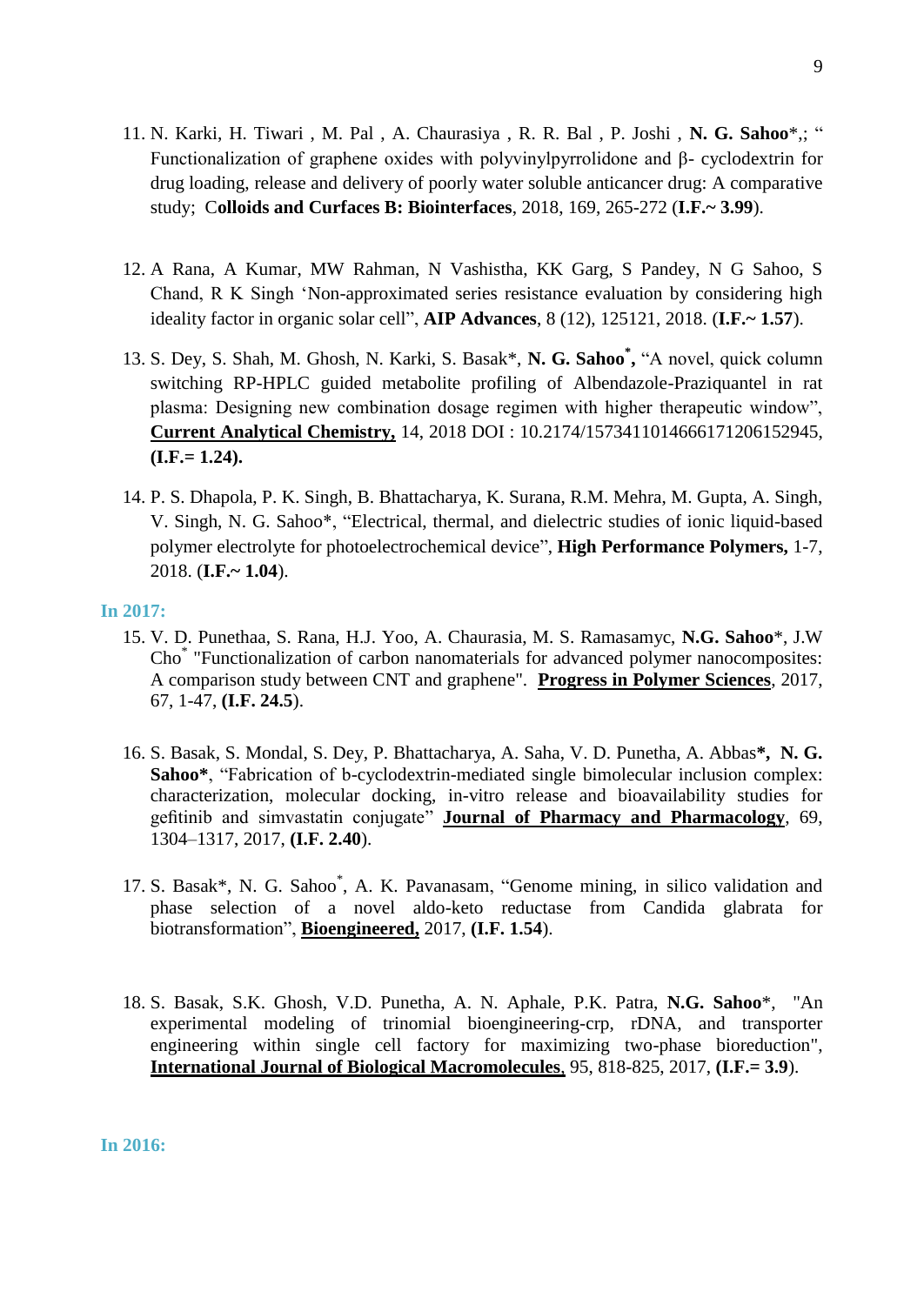- 19. **N.G. Sahoo**, R. J Esteves, V. D. Punetha, D. Pestov, I. U. Arachchige, J. T. McLeskey Jr., "Schottky diodes from 2D germanane", **Applied Physics Letters**, 109, 023507 (2016); doi: 10.1063/1.4955463 **I.F. = 3.52**.
- 20. VD Punetha, G Bisht, Neha, H Tiwari, A Panwar, V Pandey, N.G. Sahoo\* . Chemical Screening and therapeutic potential of alcoholic bark extract of Juniperus squamata. **Journal of Chemical Engineering and Chemistry Research**, 3, 1130-1135, 2016.
- 21. Sandeep, M. Karakoti, S Dhali, N Pande, VD Punetha. N.G. Sahoo\*. Invincible applications of conductive organic material for the development of futuristic solat photovoltaics. **Journal of Chemical Engineering and Chemistry Research**, 3, 1123- 1129, 2016.

#### **In 2014-2015:**

- 22. S. Basak, V.D. Punetha, G. Bisht, **N.G. Sahoo\*** , J. W. Cho, "Recent trends of polymerprotein conjugate application in biocatalysis - a review", **Polymer Reviews**, 2015, 55 (1), 163-198, **I.F. = 6.76**
- 23. M. Kakran M, **N.G. Sahoo**, L. Li L. Fabrication of Nanoparticles of Silymarin, Hesperetin and Glibenclamide by Evaporative Precipitation of Nanosuspension for Fast Dissolution. **Pharm Anal Acta** 6:326. 2015, I.F. = 1.3
- 24. A. Chaurasia, **N.G. Sahoo**, J. T. McLeskey Jr., X. Hu, Development and Characterization of Biocompatible Fullerene [C60]/Amphiphilic Block Copolymer Nanocomposite, **Journal of Spectroscopy**, Volume 2015, Article ID 578160, I.F.=1.4
- 25. A. Chaurasia, **N.G. Sahoo**, J. T. McLeskey Jr., X. Hu, Enhancement in Rate of Charge-Transfer Complexation and Self-Assembly of Non-functionalized Fullerenes with Block Copolymers, **J. Chem. Eng. Chem. Res.**, 2015, 2, 855-861.

#### **In 2013:**

- 26. **N.G. Sahoo**, Y. Pan, L. Li, C.B. He, "Nanocomposites for Bone Tissue Regeneration", **Nanomedicine**, 8, 639-653, 2013, **I.F. = 6.50 (Category Q1)**..
- 27. J. Liu, C.K. Poh, D. Zhan, L. Lai, S.H. Lim, L. Wang, X. Liu, **N. G. Sahoo,** C.M. Li, Z. Shen, J. Lin, "Improved Synthesis of Graphene Flakes From the Multiple Electrochemical Exfoliation of Graphite Rod", **Nano Energy**, 2, 377-386, 2013, **I.F. = 15.54, (Category Q1)**.
- 28. M. Wang, D. Yuan, X. Fan, **N.G. Sahoo**, C.B. He, "Polymer nanocomposite hydrogels exhibiting both dynamic restructuring and unusual adhesive properties", **Langmuir**, 29, 7087-7095, 2013, **I.F. = 3.68 (Category Q1)**.
- 29. P. Kannan, T. Maiyalagan, **N.G. Sahoo**, M. Opallo, "Nitrogen doped graphene nanosheet supported platinum nanoparticles as high performance electrochemical homocysteine biosensors", **Journal of Materials Chemistry B,** 1, 4655-4666, 2013, **I.F. = 4.77**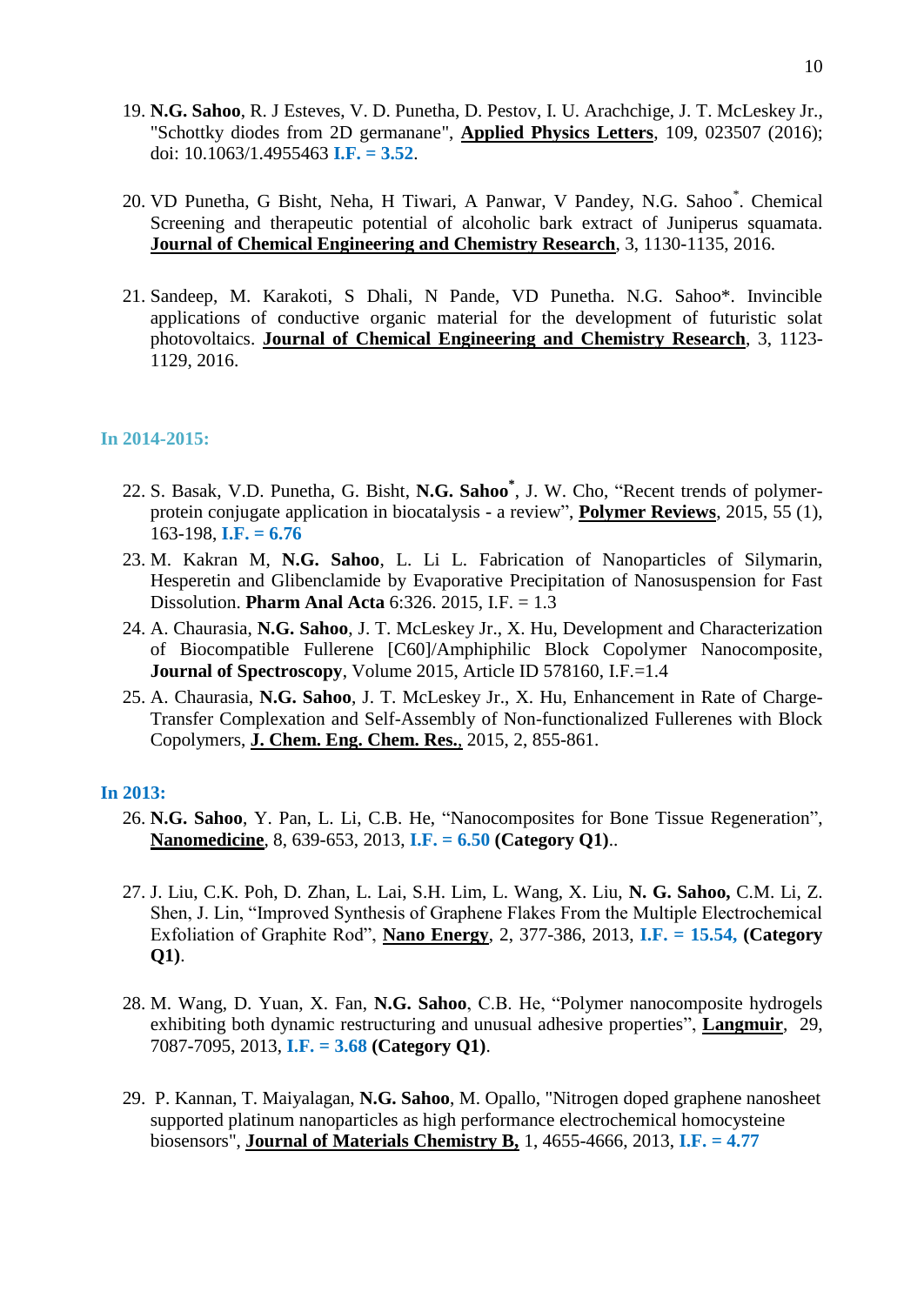- 30. M. Kakran, **N. G. Sahoo**, L. Li, Y. W. Tan, "Ternary dispersions to enhance solubility of poorly water soluble antioxidants", **Colloids and Surfaces A:**, 433, 111-121, 2013, I.F. = 3.13 **(Category Q1).**
- 31. J. Liu, H. Yang, S.G. Zhen, C.K. Poh, A. Chaurasia, J. Luo, X. Wu, E. K. Lee, **N. G. Sahoo,\*** J. Lin\*, Z. Shen\*, A Green Approach to the Synthesis of High-Quality Graphene Oxide Flakes via Electrochemical Exfoliation of Pencil Core, **RSC Advances**, 3, 11745- 11750, 2013, **I.F. = 3.04 (Category Q1)**
- 32. M. Kakran, **N. G. Sahoo**, M.N. Antipina, L. Li Modified supercritical antisolvent method with enhanced mass transfer to fabricate drug nanoparticles. **Materials Science & Engineering C. Biom. Appl.**. 33, 2864-2870, **I.F.=4.9**, **(Category Q2)**.
- 33. M. Kakran, **N. G. Sahoo**, L. Li, Z. Judeh "Particle size reduction of poorly water soluble artemisinin via antisolvent precipitation with a syringe pump" **Powder Technology,** 237, 468-476, 2013, I.F.=3.41, **(Category Q2)**

#### **In 2012:**

- 34. **N.G. Sahoo,** Y. Pan, L. Li, S.W. Chan, "Graphene-based Materials for Energy Conversion", **Advanced Materials,** 24, 4203-4210, 2012**, I.F. = 25.80, (Category Q1).**
- 35. Y. Pan, **N.G. Sahoo,** L. Li, "The application of graphene oxide in drug delivery", **Expert Opinion on Drug Delivery**, 9, 1365-1376, 2012, **I.F. = 4.84, (Category Q1).**
- 36. H.K.F. Cheng, **N.G. Sahoo,** Y.P. Tan, Y. Pan, H. Bao, K. Chong, L. Li, S.H. Chan, J. Zhao, "Poly(vinyl alcohol) Nanocomposites Filled with Poly(vinyl alcohol)-grafted Graphene Oxide". **ACS Applied Materials & Interfaces**, 4, 2387-2394, 2012, , **I.F. = 8.45**, **(Category Q1)**
- 37. L. Lai, H. Yang, L. Wang, **N.G. Sahoo,** Q.X. Tam, J. Liu, C.K. Poh, Z. Wang, Z. Shen, J. Lin "Tuning graphene surface chemistry to prepare graphene/polypyrrole supercapacitors with improved performance", **Nano Energy,** 1, 723-731, 2012, **I.F. = 15.54, (Category Q1)**.
- 38. J. Liu, L. Lai, **N.G. Sahoo\* ,** W. Zhou,Z. Shen, S.W. Chan. Carbon Nanotube-Based Materials for Fuel Cell Applications, Invited, **Australian Journal of Chemistry, 65,**  1213-1222, 2012, I.F. = 1.06, **(Category Q2)**
- 39. M. Kakran, **N. G. Sahoo\*** , L. Li, Z. Judeh, "Fabrication of Quercetin Nanoparticles by Anti-solvent Precipitation Method for Enhanced Dissolution" **Powder Technology,** 223 59-64, I.F.=3.41, **(Category Q2).**
- 40. M. Kakran, **N. G. Sahoo**, I-L. Tan, L. Li, "Preparation of Nanoparticles of Poorly Water Soluble Antioxidant Curcumin by Antisolvent Precipitation Methods", **J. Nanoparticle Research, 14, 757,** 2012, I.F.= 2.02 **(Category Q1).**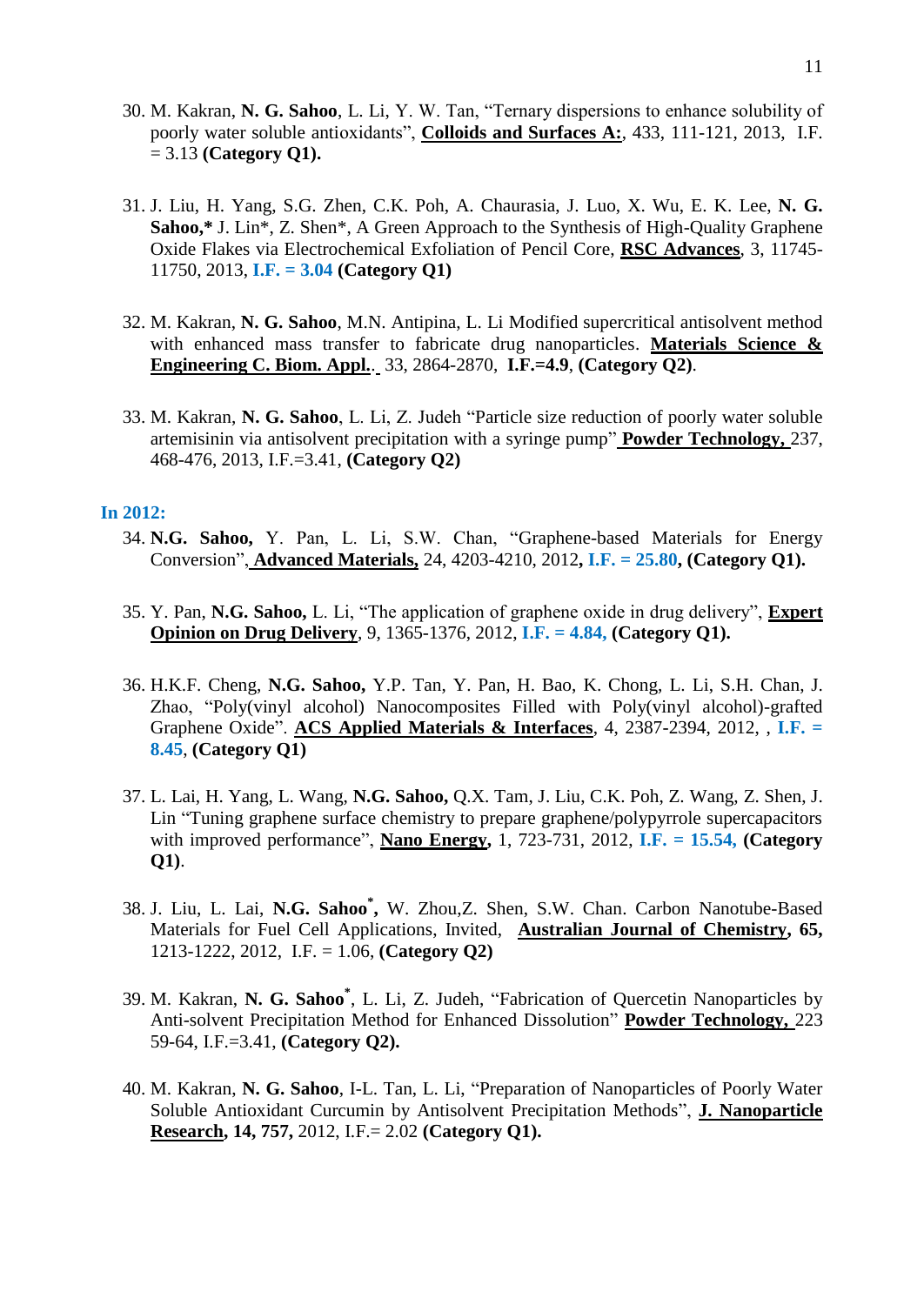- 41. M. Kakran, R. Shegokar, **N. G. Sahoo**, A. Shaal, L. Li, R. H. Müller, ": Fabrication of quercetin nanocrystals: Comparison of different methods", **European Journal of Pharmaceutics and Biopharmaceutics,** 80, 113-121, 2012, **I.F.=4.24 (Category Q1).**
- 42. M. Kakran, R. Shegokar, **N. G. Sahoo**, S. Gohla, L. Li, R. H. Müller "Long term stability of quercetin nanocrystals prepared by different methods. **Journal of Pharmacy & Pharmacology,** 64, 1394-1402, 2012. I.F.=2.40, **(Category Q3).**
- 43. H.K.F. Cheng, T. Basu, **N.G. Sahoo\* ,** L. Li, S.H. Chan. "Current Advances in the Carbon Nanotube/Thermotropic Main-chained Liquid Crystalline Polymer Nanocomposites and Their Blends", **Polymers,** 4, 889-912, 2012, I.F.= 3.16, **(Category Q2).**
- 44. H.K.F. Cheng, Y. Pan, **N.G. Sahoo,** K. Chong, L. Li, S.H. Chan, J. Zhao, "Improvement in Properties of Multiwalled Carbon Nanotube/Polypropylene Nanocomposites Through Homogeneous Dispersion with the Aid of Surfactants", **Journal of Applied Polymer Science ,** 124, 1117-1127, 2012, I.F.= 2.18, **(Category Q2).**
- 45. H.K.F. Cheng, **N.G. Sahoo,** L. Li, X. Lu, "Thermal Kinetics of Montmorillonite Nanoclay/Maleic Anhydride-Modified Polypropylene Nanocomposites" **Journal of Thermal Analysis and Calorimetry,** 109, 17-25, 2012, I.F.= 2.47, **(Category Q3).**

#### **In 2011**

- 46. **N.G. Sahoo,** H. Bao, Y. Pan, M. Kakran, H.K.F. Cheng, L. Li, M. Pal, T.L. Poh, "Functionalized Carbon Nanomaterials as Nanocarriers for Drug Loading and Delivery of Poorly Water Soluble Anticancer Drug: A Comparative Study", **Chemical Communications,** 47, 5235-5237, 2011, **I.F. = 6.16(Category Q1).**
- 47. Y. Pan, H. Bao, **N.G. Sahoo,** T. Wu, L. Li, "Water-Soluble Poly( N -isopropylacrylamide)– Graphene Sheets Synthesized via Click Chemistry for Drug Delivery", **Advanced Functional Materials,** 22, 2754-2763, 2011, **I.F.=15.62, (Category Q1).**
- 48. H. Bao, Y. Pan, Y. Ping, **N.G. Sahoo,** T. Wu, L. Li, J. Li, L.H. Gan., "Chitosan Functionalized Graphene Oxide as a Nanocarrier for Drug and Gene Delivery" **Small, 7**, 1569-1578, 2011, **I.F.=10.85 (Category Q1).**
- 49. **N.G. Sahoo,** H.K.F. Cheng, H. Bao, Y. Pan, L. Li, S.H. Chan, "Functionalization of Carbon Nanotubes for Optimal Intermolecular Interaction with a Liquid Crystalline Polymer", **Soft Matter,** 7, 9505-9514, 2011, **I.F.=3.39 (Category Q1).**
- 50. M. Kakran, **N.G. Sahoo,** H. Bao, Y. Pan, L. Li, "Functionalized graphene oxide as nanocarrier for loading and delivery of ellagic acid" **Current Medicinal Chemistry,** 18, 4503-4512, 2011, **I.F.=3.46 (Category Q1).**
- 51. **N. G. Sahoo**, M. Kakran, L. A. Shaal, L. Li, R. H. Müller, M. Pal, T.L. Poh, "Preparation and Characterization of quercetin nanocrystals", **Journal of Pharmaceutical Sciences**  100, 2379-2390, 2011, **I.F.= 3.19 (Category Q1).**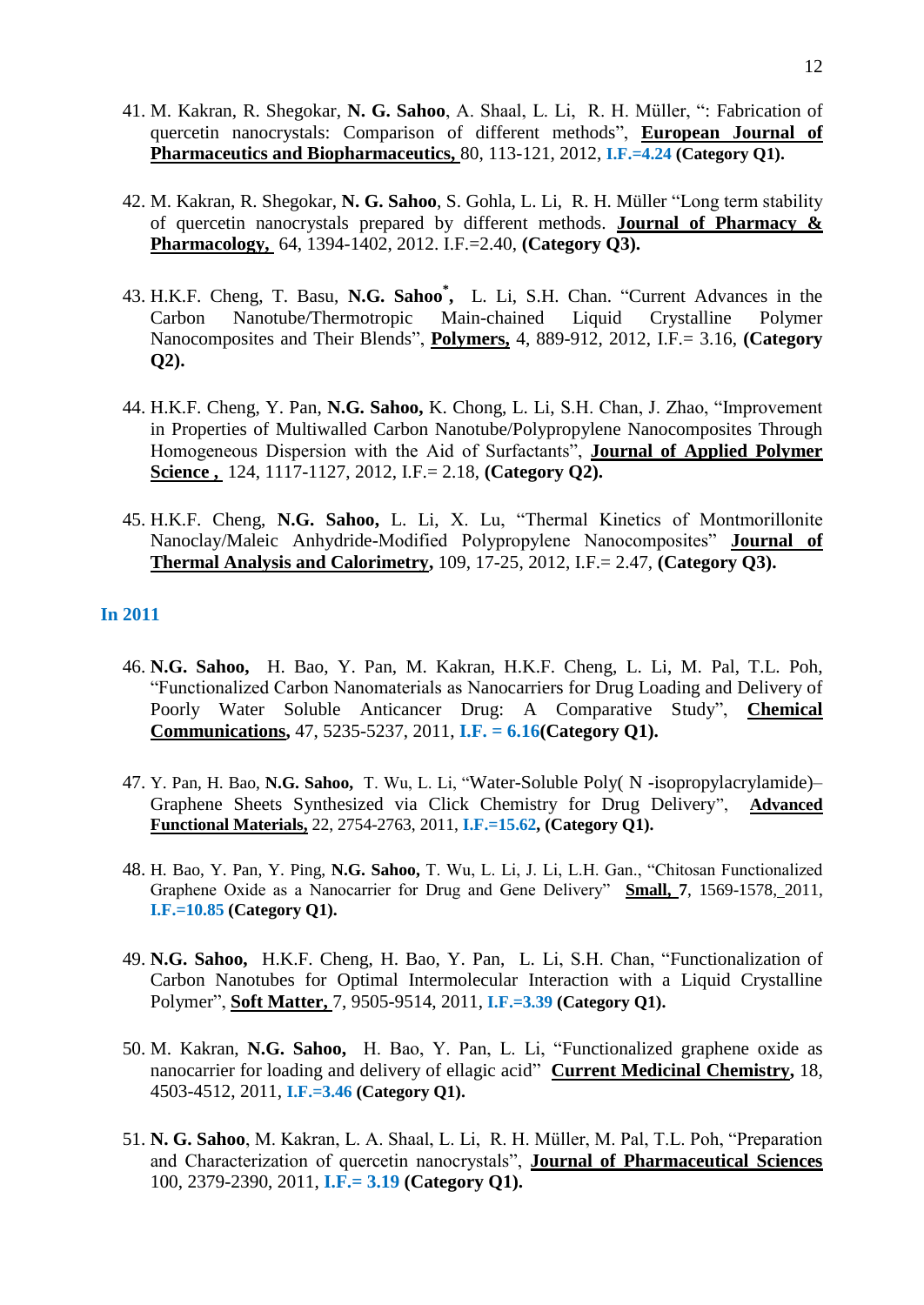- 52. M. Kakran, **N.G. Sahoo**, L. Li, "Dissolution Enhancement of Quercetin through Nanofabrication, Complexation, and Solid Dispersion" **Colloid and Surface B**, 88, 121- 130, 2011. **I.F.~ 3.99**, **(Category Q2).**
- 53. **N. G. Sahoo**, M. Kakran, L. Li, Z. Judeh, Rainer H. Müller., "Dissolution Enhancement of a Poorly Water Solble Antimalerial Drug by Means of a Modified Multi-fluid Nozzle Pilot Spray Drier", **Materials Science & Engineering C. Biom. Appl.**. 31, 391-399, 2011. I.F.=4.9, **(Category Q2)**.
- 54. **N.G. Sahoo,** H.K.F. Cheng, H. Bao, L. Li, S.H. Chan, J. Zhao, "Nitrophenyl Functionalization of Carbon Nanotubes and its Effect on Properties of MWCNT/LCP Nanocomposites", **Macromolecular Research,** 19, 660-667, 2011**,** I.F.=1.76. **(Category Q1).**
- 55. M. Kakran, **N. G. Sahoo**, L. Li, Z. Judeh, "Dissolution Enhancement of Artemisinin with β-cyclodextrin", **Chemical & Pharmaceutical Bulletin**, 2011, 59, 646-652, I.F.= 1.03, **(Category Q3).**
- 56. S. Roy, **N.G. Sahoo**, H.K. F. Cheng, C.K. Das, L. Li, S.H. Chan, "Effect of Functionalized Carbon Nanotubes on Molecular Interaction and Properties of PEEK/LCP Blends" **Journal of Nanoscience Nanotechnology,** 10, 5242-5251, 2011, I.F.=1.35, **(Category Q2).**
- 57. M. Kakran, **N. G. Sahoo**, L. Li, Z. Judeh, P. Panda. "Dissolution Study of Drug-Polymer Composites Prepared by Evaporative Precipitation of Nanosuspension" **Journal of Biomaterials Science-Polymer Edition,** 22, 363-378, 2011, I.F.=2.12, **(Category Q1 & Q2).**
- 58. **N.G. Sahoo**, H.K.F. Cheng, L. Li, S.H. Chan, J. Zhao, "Strengthening of Liquid Crystalline Polymer by Functionalized Carbon Nanotubes through Interfacial Interaction and Homogeneous Dispersion", **Polymers for Advanced Technologies**, 22, 1452-1458, 2011, I.F. = 2.13, **(Category Q2).**
- 59. **N. G. Sahoo\***, M. Kakran, A. Abbas, Z. Judeh, L. Li, "Preparation, Characterization and Dissolution Behavior of Artemisinin Microparticles". **Advanced Powder Technology, 22, 458-463, 2011,** I.F.= 3.25 **(Category Q3).**

#### **In 2010:**

60. **N.G. Sahoo**, S. Rana, J.W. Cho, L. Li, S.H. Chan, "Polymer Nanocomposites Based on Functionalized Carbon Nanotubes **(Review)**, **Progress in Polymer Science,** 35, 837-867, 2010, **I.F.= 24.02, (Category Q1)** (**The second of the top 25 hottest articles, April 2010-Sep. 2010**)**.**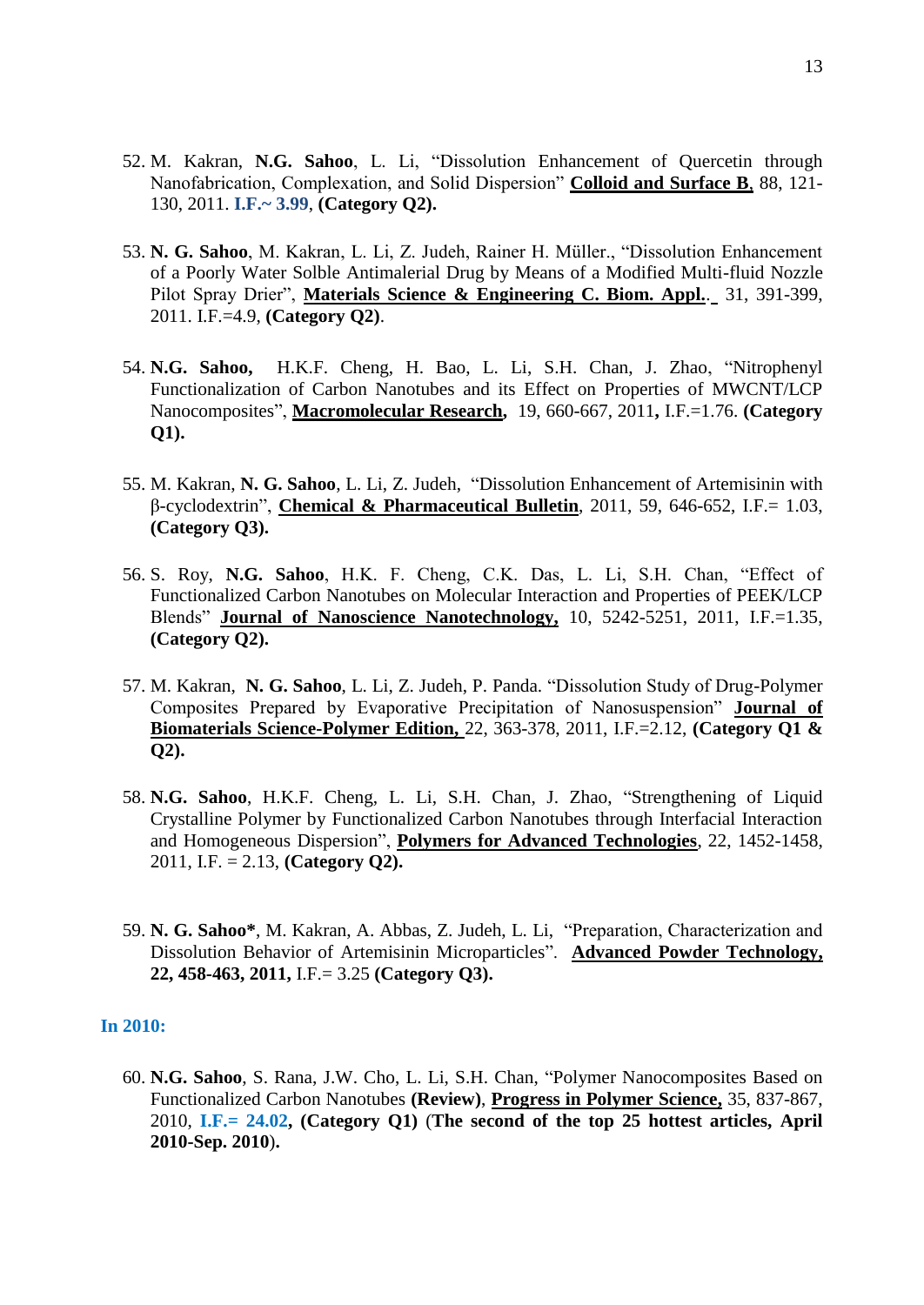- 61. M. Kakran, **N. G. Sahoo**, L. Li, Z. Judeh, K. Chong, L. Loh. "Fabrication of drug nanoparticles by evaporative precipitation of nanosuspension", **International Journal of Pharmaceutics,** 383, 285-292 (2010), **I.F. =4.21**, **(Category Q2).**
- 62. **N. G. Sahoo**, M. Kakran, L. Li, Z. Judeh, "Fabrication of Composite Microparticles of Artemisinin for Dissolution Enhancement," **Powder Technology,** 203, 277-287, 2010, I.F.=3.14, **(Category Q2).**
- 63. H.K.F. Cheng, **N.G. Sahoo,** L. Li, S.H. Chan, J. Zhao, "Complementary Effects of Multiwalled Carbon Nanotubes and Conductive Carbon Black on Polyamide 6", **Journal of Polymer Science Part B: Polymer Physics**, 48, 1203-1212(2010). **I.F.= 2.83**, **(Category Q2).**
- 64. M. Kakran, **N. G. Sahoo**, L. Li, Z. Judeh, "Dissolution of Artemisinin/Polymer Composite Nanoparticless Fabricated by Evaporative Precipitation of Nanosuspension" **Journal of Pharmacy & Pharmacology,** 62, 413-421, 2010. I.F.=2.4, **(Category Q3).**
- 65. H.K.F. Cheng, **N.G. Sahoo,** L. Li, S.H. Chan, J. Zhao, " Molecular Interactions in PA6, LCP and their Blend Incorporated with Functionalized Carbon Nanotubes" **Key Engineering Materials.** 447-448, 634-638, 2010. I.F.= 0.45
- 66. H.K.F. Cheng, **N.G. Sahoo,** T. H. Khin, L. Li, S.H. Chan, J. Zhao. "The Role of Functionalized Carbon Nanotubes in a PA6/LCP Blend", **Journal of Nanoscience and Nanotechnology,** 10, 5242-5251, 2010. I.F.=1.35, **(Category Q2).**

#### **In 2009:**

- 67. **N.G. Sahoo**, H.K.F. Cheng, L. Li, Z. Judeh, S.H. Chan, J. Zhao, "Specific Functionalization of Carbon Nanotubes for Advanced Polymer Nanocomposites" **Advanced Functional Materials,** 19, 3962-3971, 2009. **I.F.=15.62, (Category Q1),**  (**One of the hottest articles in the field of physical chemistry by John Wiley & Sons**)**.**
- 68. **N.G. Sahoo**, Thet N.T., Cai J, L. Li, S.H. Chan, J. Zhao, "Improvement of mechanical and thermal properties of carbon nanotube composites through nanotube functionalization and processing methods" **Materials Chemistry Physics.** 117, 313–320 (2009). I.F.=2.08, **(Category Q1).**
- 69. **N.G. Sahoo**, A. Abbas, Z. Judeh, C. M. Li, K.-H. Yuen, "Solubility Enhancement of a Poorly Water-soluble Anti-malarial Drug: Experimental Design and Use of a Modified Multi-Fluid Nozzle Pilot Spray Drier" **Journal of Pharmaceutical Sciences**, 98, 281- 296, 2009. , **I.F.= 2.19**. **(Category Q1 & Q2).**
- 70. **N.G. Sahoo**, Thet N.T.,Q.H. Tan, L. Li, S.H. Chan, J. Zhao, "Effect of Carbon Nanotubes and Processing Methods on the Properties of Carbon Nanotube/Polypropylene Composites", **Journal of Nanoscience and Nanotechnology,** 9 (10), 5910- 5919(2009).I.F.= 1.35. **(Category Q2).**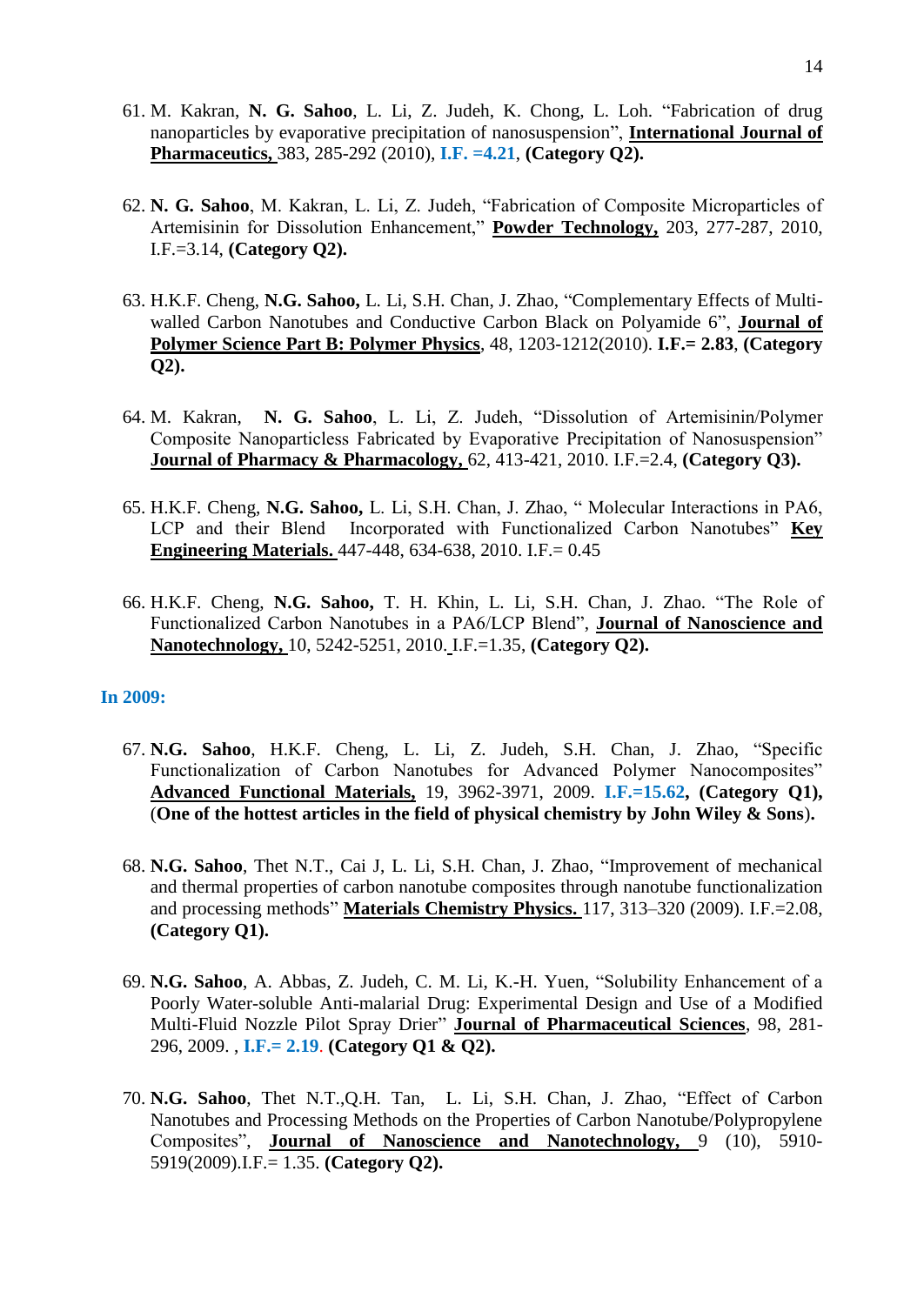71. S. Roy, **N.G. Sahoo**, C.K. Das, L. Li, S.H. Chan, "Improvement of properties of polyetherimide/liquid crystalline polymer blends in the presence of functionalized carbon nanotubes", **Journal of nanoscience and Nanotechnology, 9,** 1928-1934 (2009). I.F. = 1.35. **(Category Q2).**

#### **In 2007-2008:**

- 72. **N.G. Sahoo**, A. Abbas, C.M. Li, "Micro/Nanoparticle Design and Fabrication for Pharmaceutical Drug Preparation and Delivery Applications" (**Review, Invited**), **Current Drug Therapy**, 3, 2008, 78-97.
- 73. H.H. So, J.W. Cho, **N.G. Sahoo**, "Effect of Carbon Nanotubes on Mechanical and Electrical Properties of Polyimide/Carbon Nanotubes Nanocomposites" **European Polymer Journal,** 43, 3750-3656, 2007. **I.F.=3.53**, **(Category Q2).**
- 74. **N.G. Sahoo**, Y.C. Jung, Hye Jin Yoo, J.W. Cho**,** "Polypyrrole Coated Carbon Nanotubes: Synthesis, Characterization, and Enhanced Electrical Properties", **Synthetic Metal**s 157 (8-9), 374-379, 2007. I.F.= 2.52, **(Category Q2).**
- 75. **N.G. Sahoo**, Y.C. Jung, Hye Jin Yoo, J.W. Cho, "Influence of Carbon Nanotubes and Polypyrrole on the Thermal, Mechanical and Electroactive Shape Memory Properties of Polyurethane Nanocomposites" **Composites Science and Technolology**, 67, 1920-1929, 2007.**I.F.=6.30 (Category Q1).**
- 76. **N.G. Sahoo**, Y.C. Jung, and J.W. Cho, "Electroactive Shape Memory Effect of Polyurethane Composites Filled with Carbon Nanotubes and Conducting Polymer" **Materials and Manufacturing Processes**, 22, 419-423, 2007. I.F.= 3.35, **(Category Q3).**
- 77. **N.G. Sahoo**, Y.C. Jung, H.H. So and J.W. Cho**,** "Synthesis of Polyurethane Nanocomposites of Functionalized Carbon Nanotubes by in-situ Polymerization Methods" **Journal of the Korean Physical Society,** 51, S1-S6, 2007, I.F.=0.46 **(Category Q4).**

#### **In 2005-2006:**

- 78. **N.G. Sahoo**, Y.C. Jung, Hye Jin Yoo, J.W. Cho, "Effect of Functionalized Carbon Nanotubes on Molecular Interaction and Properties of Polyurethane Composites" **Macromolecular Chemistry and Physics**, 207, 1773, 2006. I.F.= 2.61, **(Category Q1).**
- 79. Y.C. Jung, **N.G. Sahoo**, J.W. Cho, "Polymeric Nanocomposites of Polyurethane Block Copolymers and Functionalized Multi-Walled Carbon Nanotubes as Crosslinkers" **Macromolecular Rapid Communications,** 27, 126, 2006. **I.F.= 4.07, (Category Q1).**
- 80. H.J. Yoo, Y.C. Jung, **N.G. Sahoo**, J.W. Cho, "Electroactive Shape Memory Polyurethane Nanocomposites from In-Situ Polymerization with Carbon Nanotubes" **Journal of Macromolecular Science Part B: Phys,** 45, 1, 2006. I.F.=1.20, **(Category Q3).**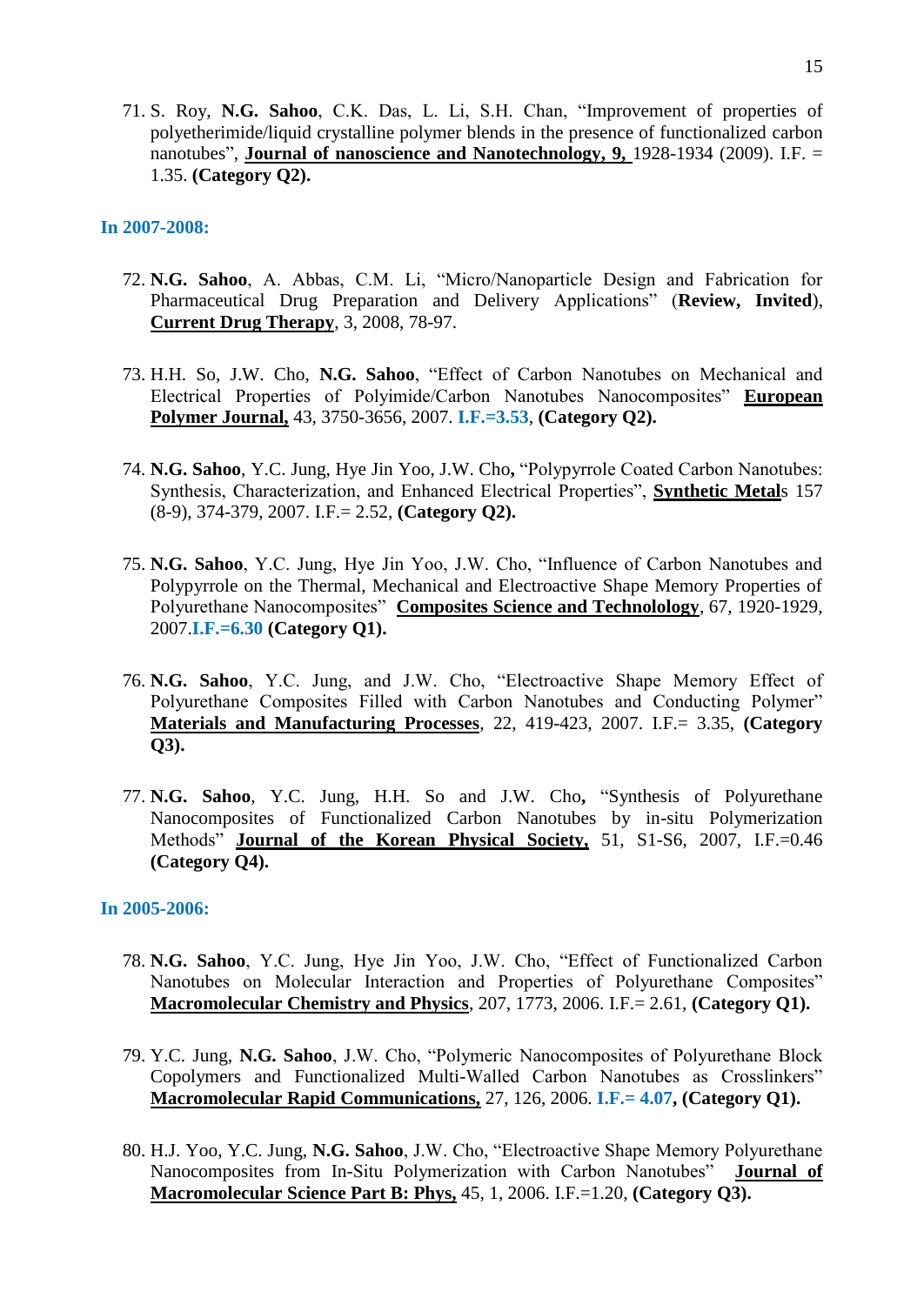81. **N.G. Sahoo**, Y.C. Jung, N.S. Goo, J.W. Cho, "Conducting Shape Memory Polyurethane – Polypyrrole Composites for an Electroactive Actuator" **Macromolecular Materials and Engineering**, 290, 1049, 2005. I.F.= 3.03, **(Category Q2).**

#### **In 2002-2004:**

- 82. S. Chakraborty, **N.G. Sahoo**, G.K. Jana and C.K. Das, "Self-Reinforcing Elastomer Composite Based on EPDM and LCP" **Journal of Applied Polymer Science,** 93(2), 711, 2004. I.F.=2.18, **(Category Q3).**
- 83. **N.G. Sahoo**, H. Jeong, C.K. Das and C.S. Ha, "Speciality Pollymer Blends of Polybutylene Terephthalate and Glass Filled Liquid Crystalline Polymer", **Journal of Elastomers and Plastics ,**36(1), 77, 2004. . I.F.= 0.714, **(Category Q3).**
- 84. **N.G. Sahoo**, S.Ray Chowdgury, C.K. Das, A. Kozlowska and M. Kozlowski**,** "Structural Characterization and Related Properties of EP/LCP Blends", **Journal of Polymer Engineering,** 24(5), 523, 2004. I.F.= 0.78, **(Category Q4).**
- 85. **N.G. Sahoo**, M.E. Sivakumar, A.B. Panda, P. Pramanik and C.K. Das, "Nanofiller as Crosslinker for Halogen Containing Elastomers", **Macromolecular Research.**, 11(6), 506, 2003. I.F.= 1.76, **(Category Q1).**
- 86. **N.G. Sahoo** and C.K. Das,"Blends of Low -density Polyethylene and Liquid Crystalline Polymer", **Polymer Composites**, 24(6), 716, 2003. I.F.= 2.26, **(Category Q2 & Q3).**
- 87. **N.G. Sahoo**, H. Jeong, C.K. Das and C.S. Ha, "Structure Properties Relations of Polypropylene / Liquid Crystalline Polymer Blends". **Macromolecular Research,** 11(4), 224, 2003. I.F.= 1.76, **(Category Q1).**
- 88. **N.G. Sahoo**, S. Gupta, P.K. Patra, W. Millns and C.K. Das, "Studies on PET/Glass Filled LCP Blends", **Polymer Plastics Technology and Engineering,**, 42(3), 471-483, 2003.  $I.F = 0.63$
- 89. **N.G. Sahoo** and C.K. Das, "Self-Reinforcing Composite Based on EPR/LCP Blend", **Polymer Plastics Technology and Engineering,** 41(4), 619-630, 2002. I.F.= 0.63
- 90. **N.G. Sahoo**, S. Chakraborty and C.K. Das, "Effect of E/P Ratio on Self-Reinforcing Character of LCP in EPDM/LCP Composite", **Plastics Rubber and Composites**, 31 (10), 443, 2002.I.F.=1.20. **(Category Q4).**
- 91. **N.G. Sahoo**, A.B. Panda , P. Pramanik and C.K. Das " Nanofiller As Vulcanizing Aid for Styrene - Butadiene Elastomer", **Macromolecular Research**, 10(6), 369, 2002. I.F.=1.76. **(Category Q1).**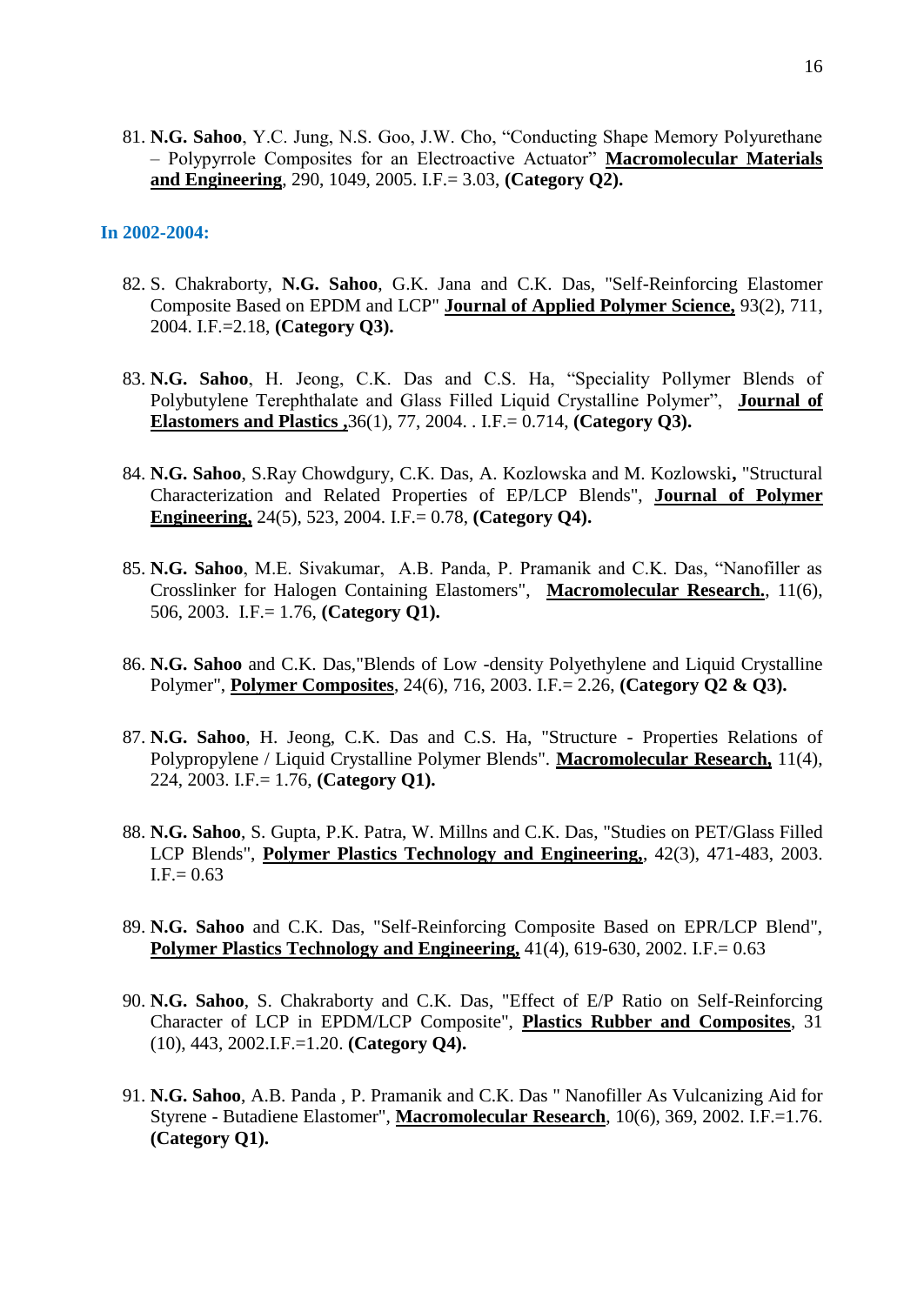92.**N.G. Sahoo**, K.N. Pandey, G.N. Mathur and C.K. Das, "Structural Characterization of PBT/LCP Blends", **Materials Letters**, 56(3), 194, 2002. I.F.= 2.68. **(Category Q1 & Q2).**

## **PAPERS PRESENTED IN INTERNATIONAL/NATIONAL CONFERENCES**

.

- 1. Invited Speaker: N.G. Sahoo, " Waste to Wealth: Synthesis of Carbon Nanomaterial from Solid Waste and its Applications". 3rd National Symposium on Shaping the Energy Future: Challenges & Opportunities (SEFCO-2019), May 10-11, 2019.
- 2. Manoj Karakoti, Ritu Jangra, Sandeep Pandey, Suman Mahendia, Nanda Gopal Sahoo; "Effective Conversion of Waster Plastic into Few Layer Graphene for Super Capacitor Application"; 2nd International Conference on Energy, Functional Materials and Nanotechnology & Sustainable Environment Management (ICEFN&SEM), Kumaun University, Nainital, 2019.
- 3. Mayank Pathak, Gaurav Tatrari, Nanda Gopal Sahoo; "Green Synthesis of Highly Efficient and Doped Graphene Nanosheets By Using Waste Plastic and Cow Urine for Super capacitor Application" ; 2nd International Conference on Energy, Functional Materials and Nanotechnology & Sustainable Environment Management (ICEFN&SEM), Kumaun University, Nainital, 2019.
- 4. Pawan Singh Dhapola, Nanda Gopal Sahoo, Pramod K. Singh, Meenal Gupta, B. Bhattacharya; "Development of electric double layer capacitor (EDLC) based on cobalt enriched porous carbon electrod and ionic liquid electrolyte" ; 2nd International Conference on Energy, Functional Materials and Nanotechnology & Sustainable Environment Management (ICEFN&SEM), Kumaun University, Nainital, 2019.
- 5. Chetna Tewari, Neema Pandey, Nanda Gopal Sahoo; "Waste Plastic Generated Graphene for Removal of Heavy Matels: A Revolutionary Material for Water Purification"; 2nd International Conference on Energy, Functional Materials and Nanotechnology & Sustainable Environment Management (ICEFN&SEM), Kumaun University, Nainital, 2019.
- 6. Neha Karki, Nanda Gopal Sahoo; "Biocompatible and Hydrophilic Polymer Functionalized Graphene Oxide Mediated Drug Delivery"; 2nd International Conference on Energy, Functional Materials and Nanotechnology & Sustainable Environment Management (ICEFN&SEM), Kumaun University, Nainital, 2019.
- 7. Neema Pandey, S. P. S. Mehta, Nanda Gopal Sahoo; "A Novel and Facile Bio fabrication Route of Reduced Graphene Oxide Using Zingiber Ofloxacin"; Extract 2nd International Conference on Energy, Functional Materials and Nanotechnology & Sustainable Environment Management (ICEFN&SEM), Kumaun University, Nainital, 2019.
- 8. Prabhat Pant, Chetna Tewari, Nanda Gopal Sahoo; "Synthesis and Characterization of Graphene Oxide"; 2nd International Conference on Energy, Functional Materials and Nanotechnology & Sustainable Environment Management (ICEFN&SEM), Kumaun University, Nainital, 2019.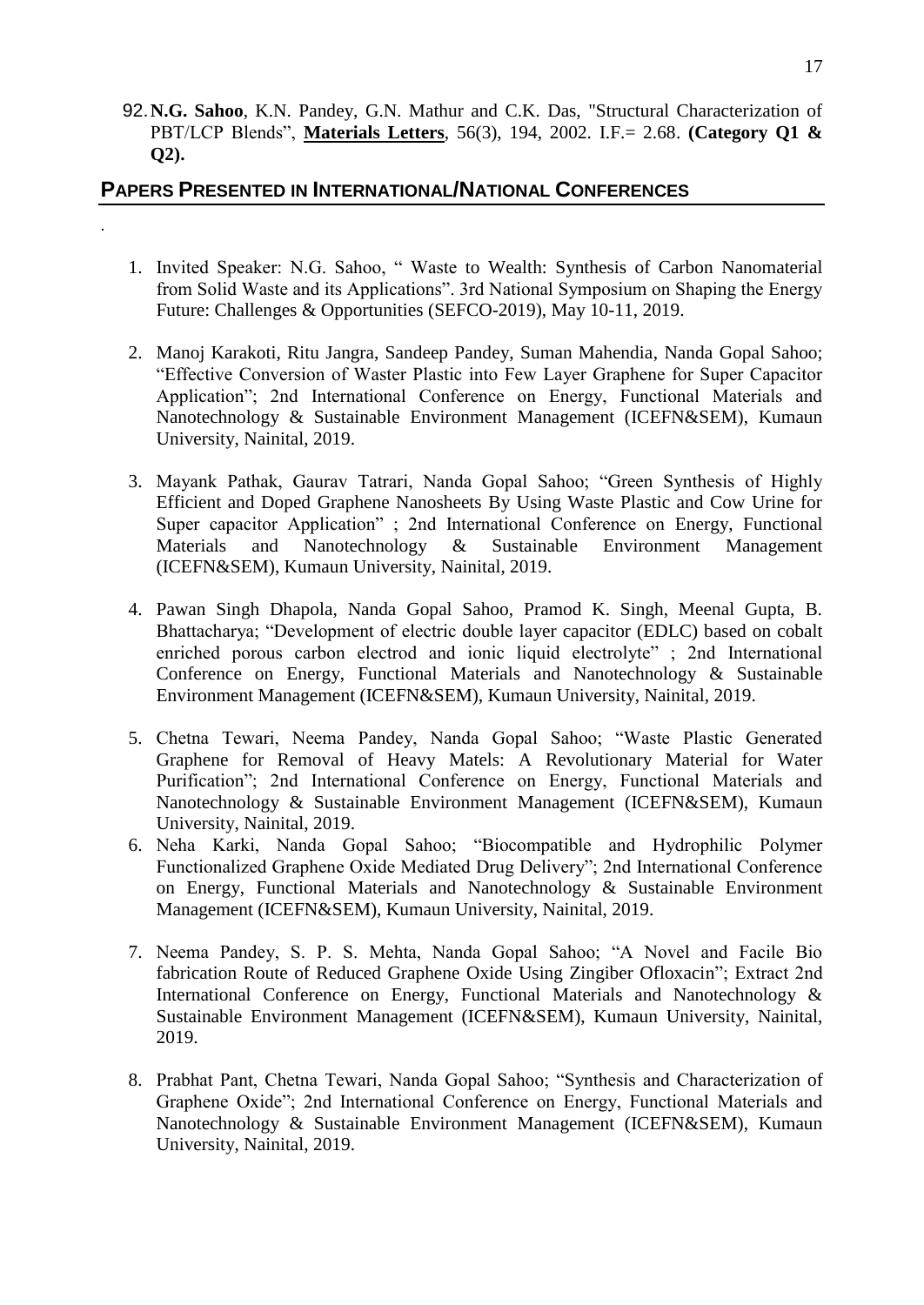- 9. Pritam Das, Himani Tiwari, Sumit Durgapal, Mahendra Rana, Nanda Gopal Sahoo; "Graphene Based Nano-Drug Delivery of Curcumin for The Treatment of Dengue Fever"; 2nd International Conference on Energy, Functional Materials and Nanotechnology & Sustainable Environment Management (ICEFN&SEM), Kumaun University, Nainital, 2019.
- 10. Seema, Ganga Bisht, Nanda Gopal Sahoo; "Development of Nanoparticles of Aromatic Anticancer Drug By Spray Dryer to Enhance Dissolution Rate"; 2nd International Conference on Energy, Functional Materials and Nanotechnology & Sustainable Environment Management (ICEFN&SEM), Kumaun University, Nainital, 2019.
- 11. Monika Matiyani, Nanda Gopal Sahoo; "Chitosan Nanoparticles Grafted Graphene Oxide for Drug Delivery Applications"; 2nd International Conference on Energy, Functional Materials and Nanotechnology & Sustainable Environment Management (ICEFN&SEM), Kumaun University, Nainital, 2019.
- 12. Sunil Dhali, Sandeep Pandey, Manoj Karakoti, S.P.S. Mehta, Nanda Gopal Sahoo; "Low temperature Graphene Oxide supported Pd-Ru efficient Novel Metal Catalyst for Proton Exchange Membrane Fuel Cells"; 2nd International Conference on Energy, Functional Materials and Nanotechnology & Sustainable Environment Management (ICEFN&SEM), Kumaun University, Nainital, 2019.
- 13. Gaurav Tatrari, Mayank Pathak, Nanda Gopal Sahoo; "Agriculture Waste Derived MWCNT for Low Cost Energy Storage Devices: A Revolutionary Paradigm for Universal Energy Crisis"; 2nd International Conference on Energy, Functional Materials and Nanotechnology & Sustainable Environment Management (ICEFN&SEM), Kumaun University, Nainital, 2019.
- 14. Bhashkar Singh Bohra, Nanda Gopal Sahoo; "Graphene Oxide Based Polymer Nanocomposite For Structural Applications"; 2nd International Conference on Energy, Functional Materials and Nanotechnology & Sustainable Environment Management (ICEFN&SEM), Kumaun University, Nainital, 2019.
- 15. Ganesh Chandra, Sandeep Pandey, Nanda Gopal Sahoo; "Development of the new routes of fabrication for Graphene Based Dye Sensitized Solar Cells"; 2nd International Conference on Energy, Functional Materials and Nanotechnology & Sustainable Environment Management (ICEFN&SEM), Kumaun University, Nainital, 2019.
- 16. Kuldeep K. Garg, Sandeep Pandey, Amit Kumar, Nanda Gopal Sahoo, Rajiv K. Singh; "Graphene Based Organic Thermoelectric Composites Material for Energy Harvesting Applications"; 2nd International Conference on Energy, Functional Materials and Nanotechnology & Sustainable Environment Management (ICEFN&SEM), Kumaun University, Nainital, 2019.
- 17. Sandeep Pandey, Manoj Karakoti, Sunil Dhali, Nanda Gopal Sahoo;"Thin Film Preparation of Carbon Nano Materials via Solvent-Antisolvent Technique for Optoelectronic Applications"; 2nd International Conference on Energy, Functional Materials and Nanotechnology & Sustainable Environment Management (ICEFN&SEM), Kumaun University, Nainital, 2019.
- 18. Himani Tiwari, Ganga Bisht, Nanda Gopal Sahoo; "Functionalized Graphene Oxide as a nanovehicle for the delivery of Cocktailed Drug System"; 2nd International Conference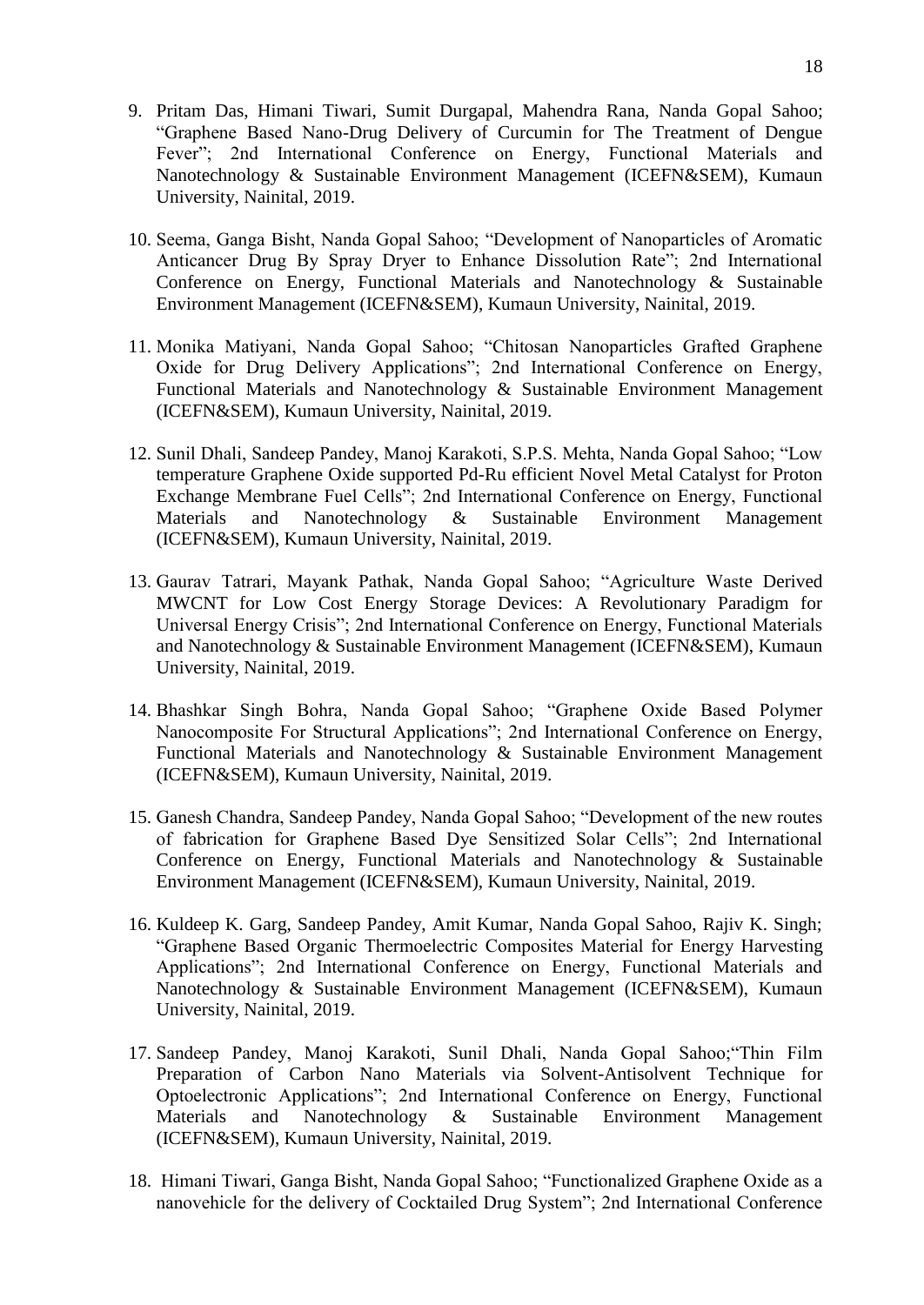on Energy, Functional Materials and Nanotechnology & Sustainable Environment Management (ICEFN&SEM), Kumaun University, Nainital, 2019.

- 19. N.G. Sahoo, "Graphene oxide for drug loading and delivery of anticancer drugs", (Invited), International Conference on Science and Engineering of Materials (ICSEM 2018), Sharda University, Greater Noida, 6th-8th January, 2018.
- 20. Sandeep Pandey, Manoj Karakoti, Sunil Dhali, Chetna Tiwari, Nanda Gopal Sahoo,;"Remediation of Soild Plastic waste into value added synthesis of Graphene Nano Flakes: An Invincible Method of Solid Waste Management for Better Tomorrow".; International conference on Nanotechnology; Ideas, Innovations and Initiatives-2017, IIT-Roorkee, Uttarakhand, 6<sup>th</sup>-8December, 2017.
- 21. N.G. Sahoo, "Functionalized Carbon Nanomaterials for Advanced Polymer Nanocomposites", (Invited) ICSNSDC & AMST, Nov. 3-5, 2017, Jiwaji University, Gwalior.
- 22. Sunil Dhali, Sandeep, Manoj karakoti, SPS Mehta, Nanda Gopal Sahoo; "Development of graphene oxide based metal catalyst for proton exchange membrane fuel cell ( PMFCs)" ; International conference on Study of Nanometrials and Scientific Development in 21<sup>st</sup> Century (ICSNSDC), Nov. 3-5, 2017, Jiwaji University, Gawalior.
- 23. Seema, Himani Tiwari, Ganga Bisht, Nanda Gopal Sahoo.; "Fabrication and Characterization of Curcuminoid Nanoparticles". 8th Conference of The Indian Science Congress Association (Haridwar Chapter) Nainital, 14<sup>th</sup>-15th October, 2017
- 24. N.G. Sahoo, "Carbon Nanomaterials based polymer composites for various applications", (Invited), ICAMP-2017, Mahatma Gandhi University, Kottayam, Kerala,  $7-9$ <sup>th</sup> April, 2017.
- 25. S. Dhali**,** V.D. Punetha, M. Karakoti, Sandeep,S. P.S. Mehta, N. G. Sahoo\*, "Nitrogen Doped Graphene For Enhanced Catalytic Activity In Fuel Cell", 2-4th March, 2017, UCOST, Dehradun, Uttarakhand.
- 26. Seema, V.D.Punetha, G. Bisht, N. G. Sahoo\*. Fabrication of drug nanoparticles for pharmaceutical applications, 2-4th March, 2017, UCOST, Dehradun, Uttarakhand.
- 27. H. Tiwari, Neha, V.D.Punetha, G. Bisht, N. G. Sahoo\*.Functionalized graphene oxide as a nano carrier for efficient drug delivery, 2-4th March, 2017, UCOST, Dehradun, Uttarakhand.
- 28. N.G. Sahoo, Carbon Nanomaterials for Fuel Cell Applications, (Invited), NEW-2017, 22-24 th Feb, UPES, Dehradun.
- 29. Manoj Karakoti, Pushkar Dutt, Sandeep, Neema Pandey, Sunil Dhali, Nanda Gopal Sahoo<sup>\*</sup>, Polymer nanocomposite for energy application, NEW-2017, 22-24 th Feb, UPES, Dehradun.
- 30. N.G. Sahoo, "Synthesis and functionalization of graphene oxide for drug delivery applications", (Invited), IWCCMP-2016, ABV-IIITM, Gwalior, 18-20th Nov.-2016.,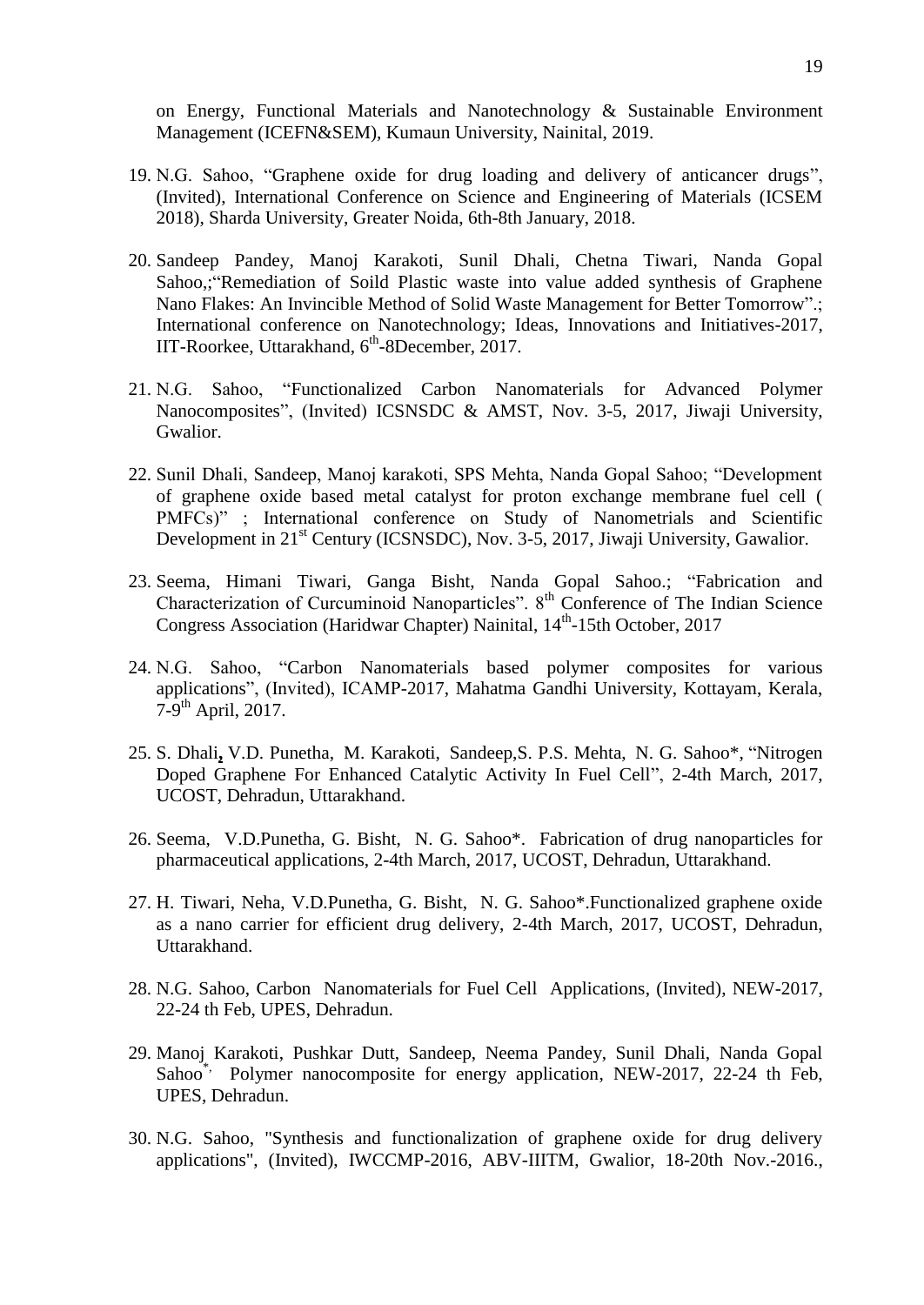- 31. Sandeep, M. Karakoti, V.D. Punetha, N.G. Sahoo\*, "Synthesis of 2D nanomaterials for energy applications", IWCCMP-2016, ABV-IIITM, Gwalior, 18-20th Nov.-2016. (**Best Poster Award**).
- 32. S. Dhali, V.D. Punetha, S.P.S. Mehta, N.G. Sahoo\*, "Synthesis of graphene and CNT hybrids for fuel cell applications", IWCCMP-2016, ABV-IIITM, Gwalior, 18-20th Nov.- 2016.
- 33. M. Karakoti, Sandeep, N.G. Sahoo\*, "Synthesis of graphene from waste plastic", ICMAMN-2016, F. M. University, Balsore, Odisha, India, 25-27th Nov.-2016.
- 34. Neha, H. Tiwari, V. D. Punetha, N.G. Sahoo\*, "Graphene oxide as a nano carrier for drug delivery application", ICMAMN-2016, F. M. University, Balsore, Odisha, India, 25-27th Nov.-2016.
- 35. P. S. Dhapola, B. Bhattacharya, P. K Singh, N. G. Sahoo, "Comparative studies on Polyethylene oxide Doped Sodium Iodide (PEO:NaI) and Ionic Liquid (1-Ethyl-3- Methylimidazolium) Doped (PEO:NaI) Solid Polymer Electrolyte", ICFM 22016, 7-10th September 2016. Tirunelveli, Tamilnadu, India.
- 36. James T. McLeskey, Jr., N. G. Sahoo, V. D. Punetha, Richard J Esteves, D. Pestov, I. U. Arachchige. "Towards Photovoltaics from Germanane", UNC SERC Conference 2016, Solar Energy Research Center, University of North Carolina – Chapel Hill; 2016.
- 37. Sandeep, Manoj Karakoti, V. D. Punehta, N. G. Sahoo\*. "Synthesis of 2-Dimensional carbon nanomaterials from waste plastic", 19th International conference of international academy of physical sciences & symposium on fixed point theory and dynamical systems (CONIAPS XIX), 2016.
- 38. Sandeep, Manoj Karakoti, V. D. Punehta, N. G. Sahoo\*. ""Environmental Sustainable Smart Synthesis of 2-D Carbon nanomaterials Along with the Production of High Value Added Fuel"", India International Science Festival 2016 (IISF), 7-11th Dec 2016, NPL, New Delhi, India.
- 39. V. D. Punetha, Ganga Bisht, V. K. Gangari, **N. G. Sahoo\*,** "PVA functionalized graphene oxide as a nanocarrier of insoluble anticancer quercetin molecules, isolated from Juniperus squamata Buch-Ham.exD.Don", ICEFN 2016, March 27-29,
- 40. P. S. Dhapola, Manoj Karakoti, Sandeep, Sunil Dhali, Bhaskar Bhattacharya, P. K. Singh, **N. G. Sahoo\*,** "Solid polymer electrolyte: a novel approach towards dye sensitized solar cells (DSSC)", ICEFN 2016, March 27-29.
- 41. S. Dhali, P. Joshi, N. Pandey, P.S. Dhapola. S.P.S. Mehta, **N.G. Sahoo, "**Synthesis of graphene oxide and its applications". ICEFN 2016, March 27-29.
- 42. Neha, Meena Kafaltiya, V. D. Punetha, M. K. Devrani, Himani Tiwari, Seema, Ganga Bisht, **N. G. Sahoo\*,** "Cultivation of Hedychium spicatum on Zn amcnded soil: A phytoremedial aspect", ICEFN 2016, March 27-29.
- **43. N. G. Sahoo,** "Synthesis and functionalization of carbon nano materials and their applications" National Workshop on advancement in material science and physics, WAMP 2015, MUJ, Jaipur, November 19-21, 2015.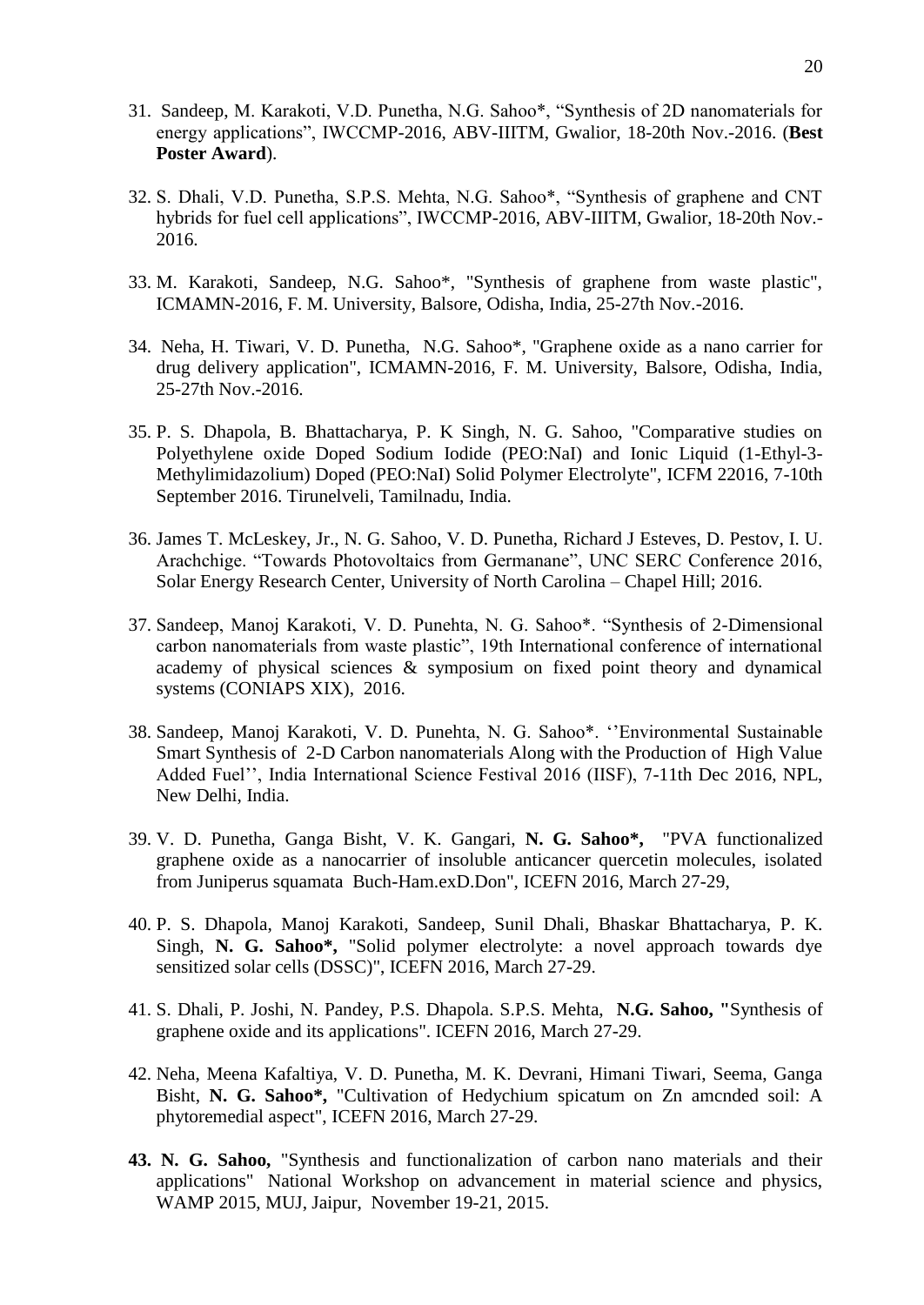- 44. V. D. Punetha, **N. G. Sahoo\*,** "Advance Nanomaterial Based Anticancer Drug Delivery,National Workshop on advancement in material science and physics", November, 2015, MUJ, Jaipur WAMP 2015, November 19-21.
- 45. **N. G. Sahoo**, James T. McLeskey, Jr, "Development of Graphene Based Materials for Energy Conversion", "Energy Materials Nanotechnology (EMN international conference)" , Nov. 22-25, 2014, Orlando, Florida, USA
- 46. **N.G. Sahoo,** T. Warintorn, C.B. He, W. Mian, Graphene based polymer nanocomposites, 15 ACC Conference, Singapore, 19-23 August, 2013.
- 47. Jilei LIU, **N.G. Sahoo**, Zexiang SHEN, Jianyi LIN, A Green Approach to the Synthesis of High-quality Graphene Oxide Flakes Via Electrochemical Exfoliation of Pencil Core, ICMAT 2013, June 30 to July 5, MRS, Singapore.
- 48. **N.G. Sahoo,** C.K. F. Henry, L. Lin, S.W. Chan "Functionalization of Carbon Nanotubes and their Applications" 2nd Molecular Materials Meeting (M3) @ Singapore, 9-11 Jan., 2012.
- 49. M. Kakran, **N.G. Sahoo,** PAN Yongzheng, Lin Li, Hongqian Bao, "Funnctionalized Graphene Oxide for Loading and Delivery of Poorly Water-Soluble Drugs", UK – Singapore Materials Workshop 2012 "Materials for Tomorrow", Dec 6-7, 2012.
- 50. **N.G. Sahoo,** M. Kakran, L. Lin, Z. Judeh, "Preparation of composite microparticles for dissolution enhancement of a poorly water-soluble anti-malarial drug" CHEMECA 2011, Sydney, Australia, Sep. 18-21, 2011.
- 51. M. Kakran, **N.G. Sahoo,** L. Lin, R.H. Mullar, "Comparison of Homogenization and Precipitation techniques for Production of Quercetin Nanocrystals" CHEMECA 2011, Sydney, Australia, Sep. 18-21, 2011.
- 52. M. Kakran, **N.G. Sahoo,** L. Lin, "Precipitation of Poorly Water-Soluble Antioxidant Hesperetin for Improved Solubility and Dissolution", CHEMECA 2011, Sydney, Australia, Sep. 18-21, 2011.
- 53. M. Kakran, R. Shegokar, L. Al Shaal, **N.G. Sahoo**, L. Li, R.H. Müller, Production Optimization of Antioxidant Quercetin Nanocrystals, Abstract 2265, AAPS Annual Meeting and Exposition, October 23–27, 2011, Washington, DC, USA
- 54. **N.G. Sahoo,** L. Al Shaal, M. Kakran, L. Lin, R.H. Mullar, "Artimisinin nanocrystals for improved oral bioavailability in malaria treatment", AAPS 2010, USA, Nov. 14-18, 2010.
- 55. **N.G. Sahoo,** L. Al Shaal, M. Kakran, L. Lin, R.H. Mullar, "Antioxident Quercetin: Preparation and characterization of nanocrystals", AAPS 2010, USA, Nov. 14-18, 2010.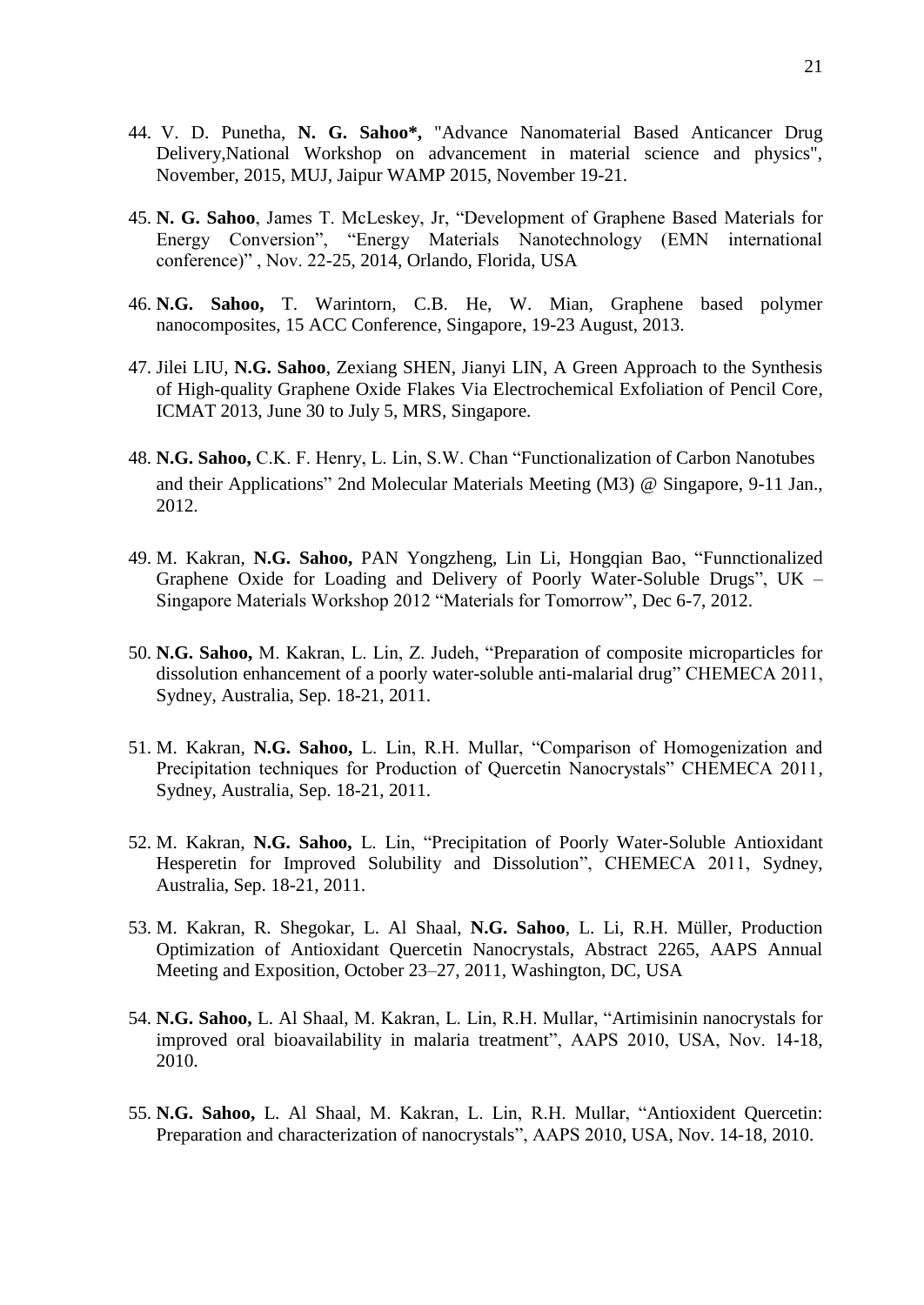- 56. **N.G. Sahoo,** M. Kakran, L. Lin, Z. Judeh, "Preparation of quercetin nanoparticles for improved oral bioavailability" CHEMECA 2010, Adelaide, Australia, Sep. 26-29, 2010.
- 57. **N.G. Sahoo,** M. Kakran, A. Abbas, L. Lin, Z. Judeh, "Preparation of artemisinin microparticles with enhanced solubility using a modified 4-fluid nozzle pilot spray drier", CHEMECA 2010, Adelaide, Australia, Sep. 26-29, 2010.
- 58. H.K.F. Cheng, **N.G. Sahoo**, L. Li, S.H. Chan, and J. Zhao, "An innovative approach for the fabrication of highly conductive nanocomposites with different carbon fillers",  $36<sup>th</sup>$ International MATADOR Conference 2010, Manchester University, UK, July 13-16, 2010.
- 59. H.K.F. Cheng, **N.G. Sahoo**, L. Li, S.H. Chan, and J. Zhao, "Molecular interactions in PA6, LCP and their blend incorporated with the functionalized carbon nanotubes" ICoPE 2010 & 13<sup>th</sup> ICPE International conference on Precision, Singapore, July 28-30, 2010.
- 60. "**N.G. Sahoo**, H.K.F. Cheng, L. Li, S.H. Chan, and J. Zhao, "Functionalization of carbon nanotubes for advanced CNT/LCP nanocomposites" NSTI-Nanotech 2010, Vol 1, 744- 745, 2010.
- 61. M. Kakran, **N.G. Sahoo,** L. Lin, ICMAT-2009, "Fabrication of Nano-sized and Nanocoated Drugs Particles for Drug Delivery applications", Singapore, 28 June-3 July, 2009.
- 62. **N.G. Sahoo,** M. Kakran, L. Lin, "Preparation of micro/nanoparticles for solubility enhancement of poorly water soluble drug", International Conference on High-Tech Materials (ICHTM-2009),IIT Kharagpur, India, Feb 11-13, 2009.
- 63. **N.G. Sahoo**, N.T. Thet, S.H. Chan, L. Li, " Effects of carbon nanotubes and processing methods on CNT/polymer composites", IUMRS-ICA 2008, Nagoya, Japan, Dec 9-13, 2008.
- 64. L. Li, **N.G. Sahoo**, N.T. Thet, S.H. Chan, and J. Zhao, "Dispersion of Carbon Nanotubes (CNTs) for Conductive Polymer Composites" 3rd International Symposium on Molecular Materials (MOLMAT2008), Toulouse, France, 8-11 July 2008.
- 65. Jae Whan Cho, Yong Chae Jung, **N.G. Sahoo,** "Polyurethane Nanostructure and Nanocomposites for Intelligent Shape Memory Applications", MACRO 2006 Polymer for Advanced Technologies India 2006.12.17-21
- 66. Yong Chae Jung, **N.G. Sahoo**, Jae Whan Cho, "Fabrication and Properties of Nanostructured Polyurethane for Intelligent Shape Memory Applications", Proceedings of the 20th Scientific Conference Hanoi University of Technology Vietnam 15-19, 2006.10.9-14.
- 67. J.W.Cho, **N.G. Sahoo**, Y.C.Jung Macro 2006, "Nanocomposites Composed of Functionalized Carbon Nanotubes and Polyurethane Block Copolymer", World Polymer Congress Brazil 2006.07.16-21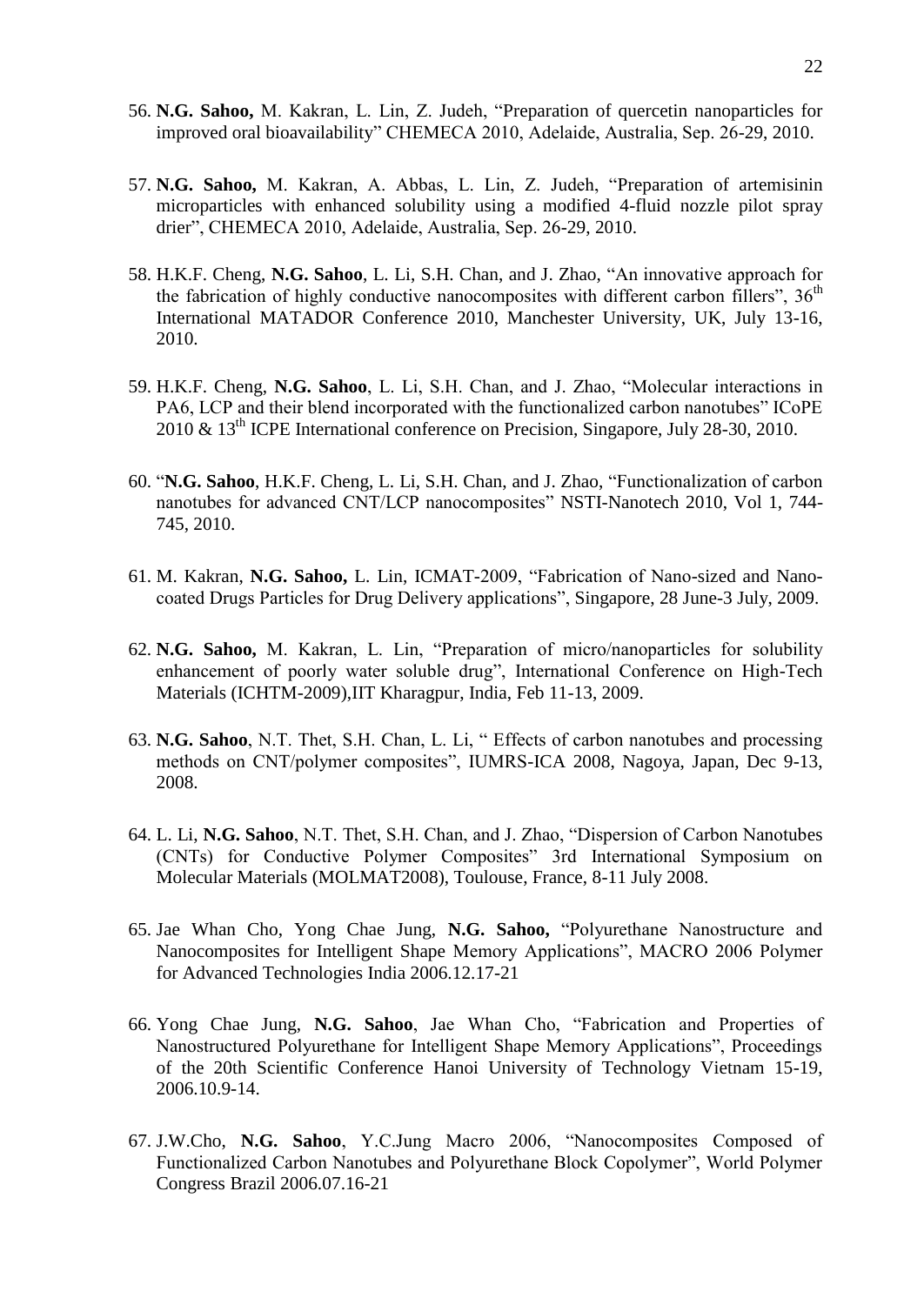- 68. **N.G. Sahoo**, Y.C. Jung, H.J. Yoo and J.W. Cho, "Preparation and Properties of Polyurethane Nanocomposites by Functionalization of Multi-Walled carbon Nanotubes", International Fiber Conference 2006, Seoul National University, South Korea, P. 635- 636.
- 69. Y.C. Jung, **N.G. Sahoo**, H.J. Yoo and J.W. Cho, "Microstructure and Properties of Polyurethane-Crosslinked Nanocomposites Using Functionalized Carbon Nanotubes", International Fiber Conference 2006, Seoul National University, South Korea, P. 375- 376.
- 70. Y.C. Jung, H.J. Yoo , **N.G. Sahoo**, and J.W. Cho, "Polyurethane Nanocomposites of Functionalized Carbon Nanotubes for Electroactive Actuation", The Korean Textile Conference, 39(2), 365-366, 2005.
- 71. **N.G. Sahoo**, Y.C. Jung, H.H. So and J.W. Cho, "Synthesis of Polyurethane Nanocomposites of Functionalized Carbon Nanotubes by in-situ Polymerization Methods" ICTF-2006, Konkuk University, South Korea, P.13-16, May-2006.
- 72. Y.C. Jung, **N.G. Sahoo,** H.J. Yoo, J.W. Cho, "Enhancement of the Properties of Shape Memory Polyurethane-Crosslinked Nanocomposites by Covalent Bonding of Carbon, ICTF-2006, Konkuk University, South Korea, P.17-20, May-2006
- 73. **N.G. Sahoo**, Y.C. Jung, and J.W. Cho, "Electroactive Shape Memory Effect of Polyurethane Composites Filled with Carbon Nanotubes and Conducting Polymer" ICAMMP-2006,IIT Kharagpur, India, P. 86-89, Feb.-2006.
- 74. " **N.G. Sahoo**, Y.C. Jung, and J.W. Cho, "Effect of Carbon Nanotube on the Mechanical and Thermal Properties of Polyurethane-Carbon Nanotube NanocompositesICAMMP-2006,IIT Kharagpur, India, Feb.-2006.
- 75. **N.G. Sahoo**, Y.C. Jung, and J.W. Cho, "In Influence of Polypyrrole and Carbon Nanotubes on the Thermo-Mechanical Properties of Polyurethane Matrix Composites" The Korean Textile Conference, 38(2), 94, 2005.
- 76. **N.G. Sahoo**, Y.C. Jung, N. S. Goo, J.W. Cho, "The Study of Electroactive Shape Memory Effect of Polyurethane filled with Carbon Nanotubes and Conducting Polymer" The Polymer Society of Korea, Oct., 2005.
- 77. **N.G. Sahoo,** Y.C. Jung, N. S. Goo, J.W. Cho, "Conducting Shape Memory Polymer Materials for Electroactive Actuator", ICEST-2005, Konkuk University, South Korea,P.- 42-45, May-2005.
- 78. **N.G. Sahoo**, Y.C. Jung, and J.W. Cho, "Electroactive Shape Memory Polyurethane-Polypyrrole Composites" The Korean Textile Conference, 38(1), 215, 2005.